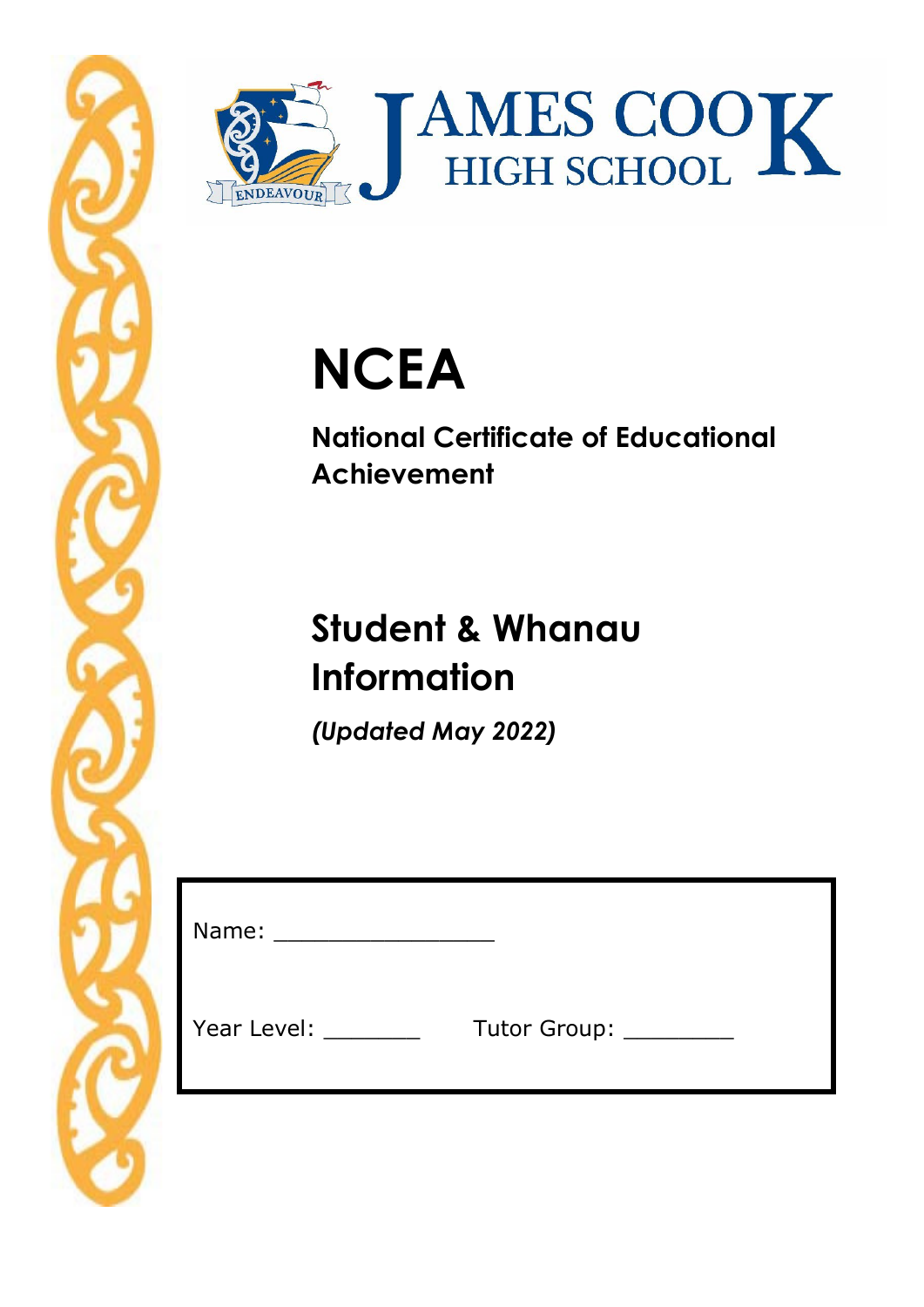

#### **Page**

### **3 Your NCEA Information Booklet**

- Introduction
- **4 Key Contact People at School**

### **5 The National Certificate of Educational Achievement (NCEA)**

- Evidence
- Level 1, 2, 3
- Course Endorsement (p.5)
- Certificate Endorsement (p.6)

### **7 New Zealand Scholarship**

#### **9 Entrance to New Zealand Universities**

- How to Achieve UE
- NCEA results released to Universities & Technical Institutes

### **10 How to track my NCEA Progress**

- NZQA Log in
- Parental Portal
- School results Record (SRR)

#### **11 What can I expect from my teacher?**

- Course Outlines
- Special Assessment Conditions
- Assessment results timeline
- Further assessment opportunity
- Resubmissions  **Big change made back in 2021**
- Quality Assurance

#### **13 What is I am not happy with my marks?**

- Appeals Procedure
- Authenticity
- Plagiarism
- Missed Deadlines and Assessments

#### **15 Your External Exam information**

Derived Grade / Missed External External examination information (before / during / after)

### **17 NCEA Results**

#### **20 Appeals Form**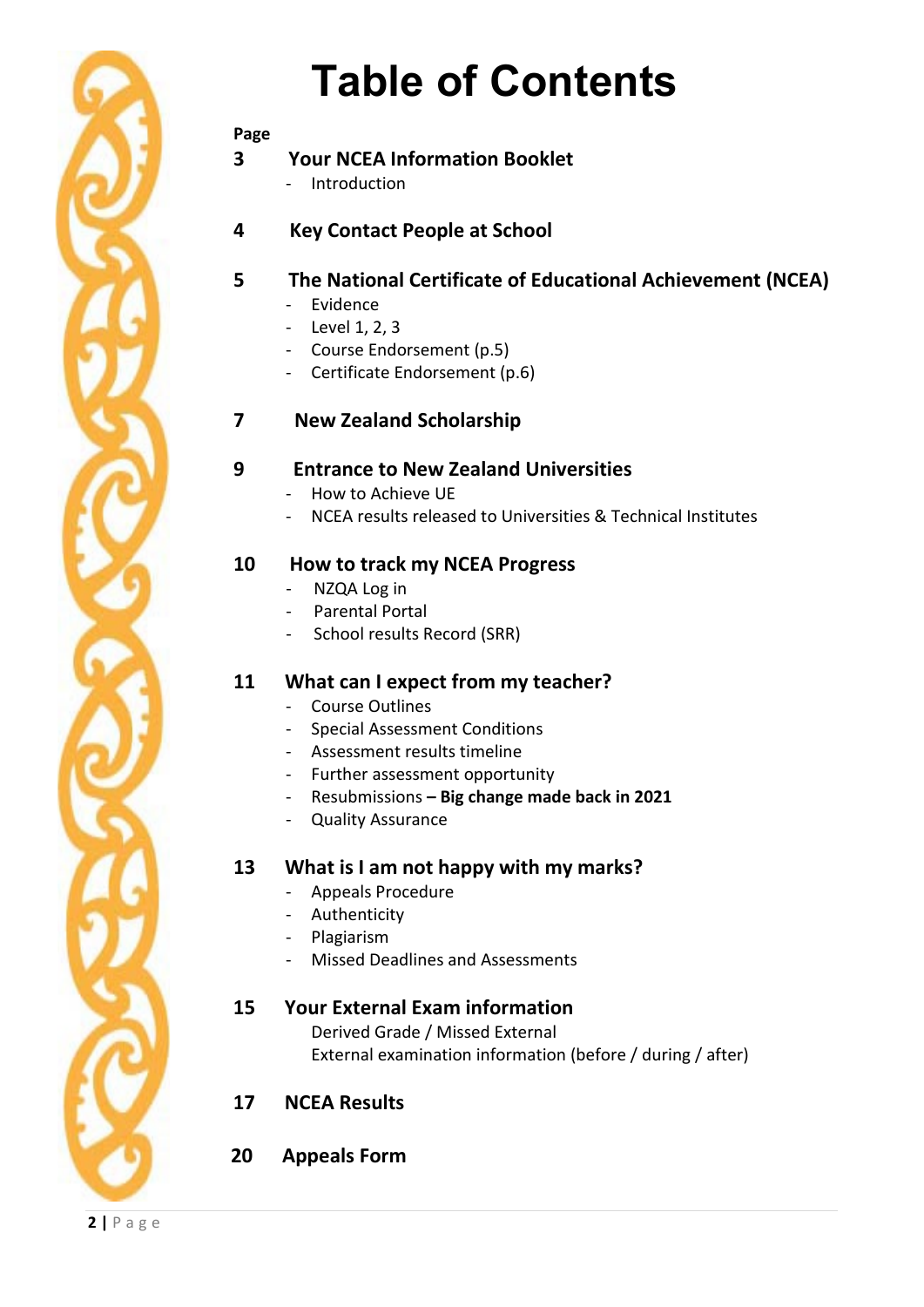# **Your NCEA Information Booklet**

# **Introduction**

This book is for you and you caregivers to read so that everyone understands what is required of you throughout your senior years regardless of which level of NCEA you are working towards.

It contains:

- Information for you about the National Certificates
- Things you are responsible for
- Things to help you

The table of contents will help you to find information.

NCEA is New Zealand's national secondary school qualification and provides students with pathways to tertiary education and workplace training.

This year you will be gaining qualifications through standards at NCEA Level 1, 2 or 3 in all subjects. You may also work towards Vocational Pathways qualifications.

Note: An NCEA qualification does not need to be completed in a one-year timeframe or single level studies for you to be successful. You can take multi – level standards in your course and it can take up to or beyond a year to get your qualification.

This booklet contains guidelines that will help you to achieve success this year.

During the year, your teachers will be collecting evidence that shows that you have achieved the standards so it is important that systems for assessment are consistent and fair.

It is also important that you are aware of your rights and responsibilities for assessment.

The guidelines in this booklet apply to all the internal assessments (e.g. practical activities, tests, assignments, performances) that provide evidence that you have reached the standards. They also apply to practice exams and to work that you complete for other external assessments like portfolios.

All student data and work is covered by the Privacy Act. No data or work completed by any student, will be shown to other students without the express permission of the student concerned.

If there are any changes to the information or the procedures used at JCHS, these will be passed on.

#### **Keeping Assessment Information Safe**

You will need to refer to this NCEA Information Booklet over the next year. It is important that you file it and any subject information about assessment, in a safe place.

*In case assessments are lost make copies of assessments before you hand them in. Be sure to save all computer generated assessments.*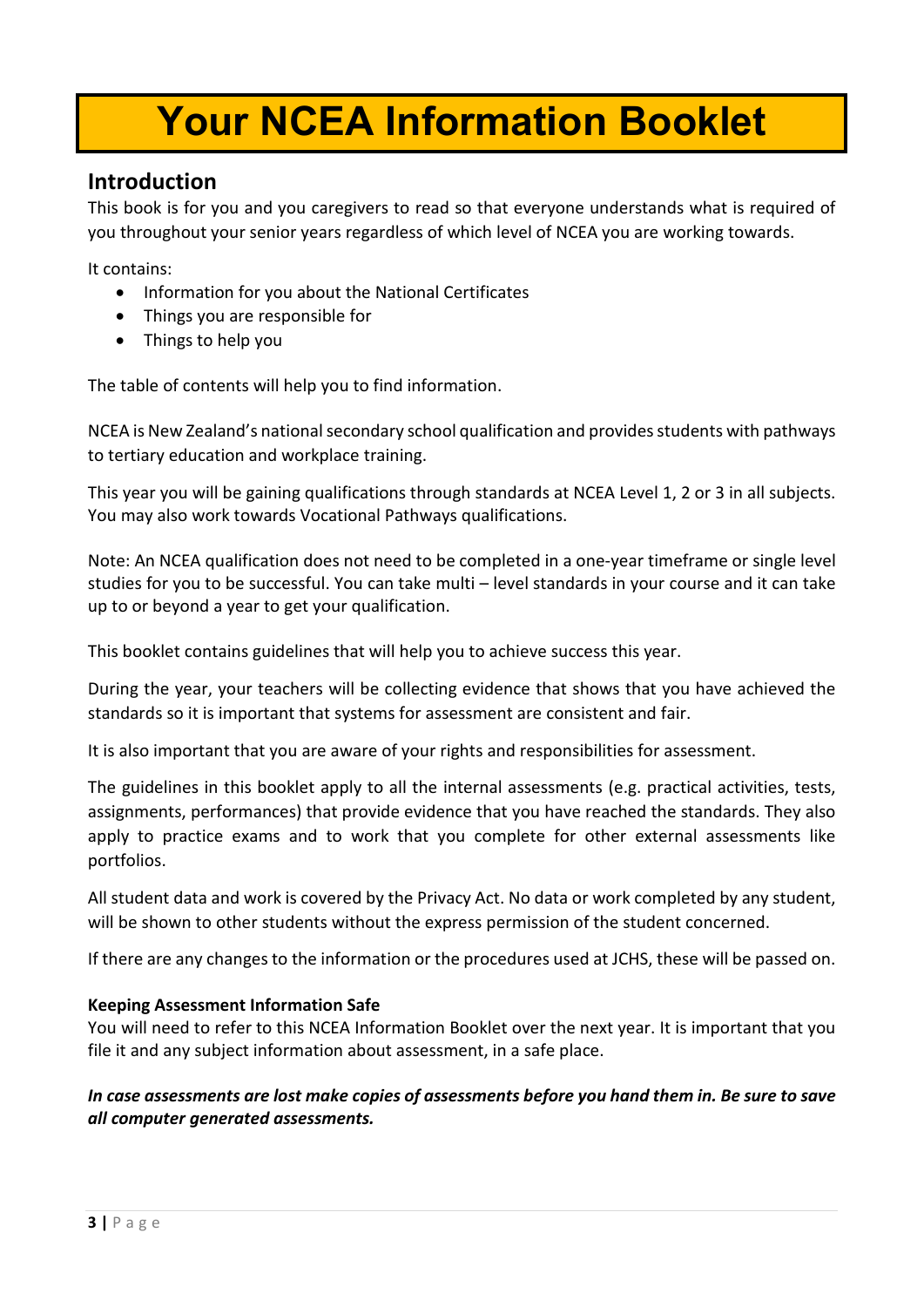# **Key Contacts at School**

Students and their parents or caregivers are welcome to contact the following people at any time if they wish to discuss issues with respect to academic progress.

| <b>Year 11:</b>                                                  |                                         |                                                     |
|------------------------------------------------------------------|-----------------------------------------|-----------------------------------------------------|
| Deans:                                                           | Mrs Tu'u Bell<br>Mr Adiel Adams         | t.bell@jchs.school.nz<br>a.adams@jchs.school.nz     |
| <b>Deputy Principal:</b>                                         | Mr Andre Whaanga                        | a.whaanga@jchs.school.nz                            |
| <u>Year 12 / 13:</u><br>Deans:                                   | Miss Fane Ketuu<br>Mrs Romilla Govender | f.ketuu@jchs.school.nz<br>r.govender@jchs.school.nz |
| <b>Deputy Principal yr 12:</b><br><b>Deputy Principal yr 13:</b> | Ms Maria Coyne<br>Mr Sa'id Milton       | m.coyne@jchs.school.nz<br>s.milton@jchs.school.nz   |
| NZQA Liaison person: Mr Stuart King<br>(Principal's Nominee)     |                                         | s.king@jchs.school.nz                               |
| <b>Deputy Principal responsible for NCEA:</b>                    | Ms Maria Coyne                          | m.coyne@jchs.school.nz                              |

**Also here to help:**

- Your Subject teachers
- The Head of Faculties
- Your Tutor Group Teacher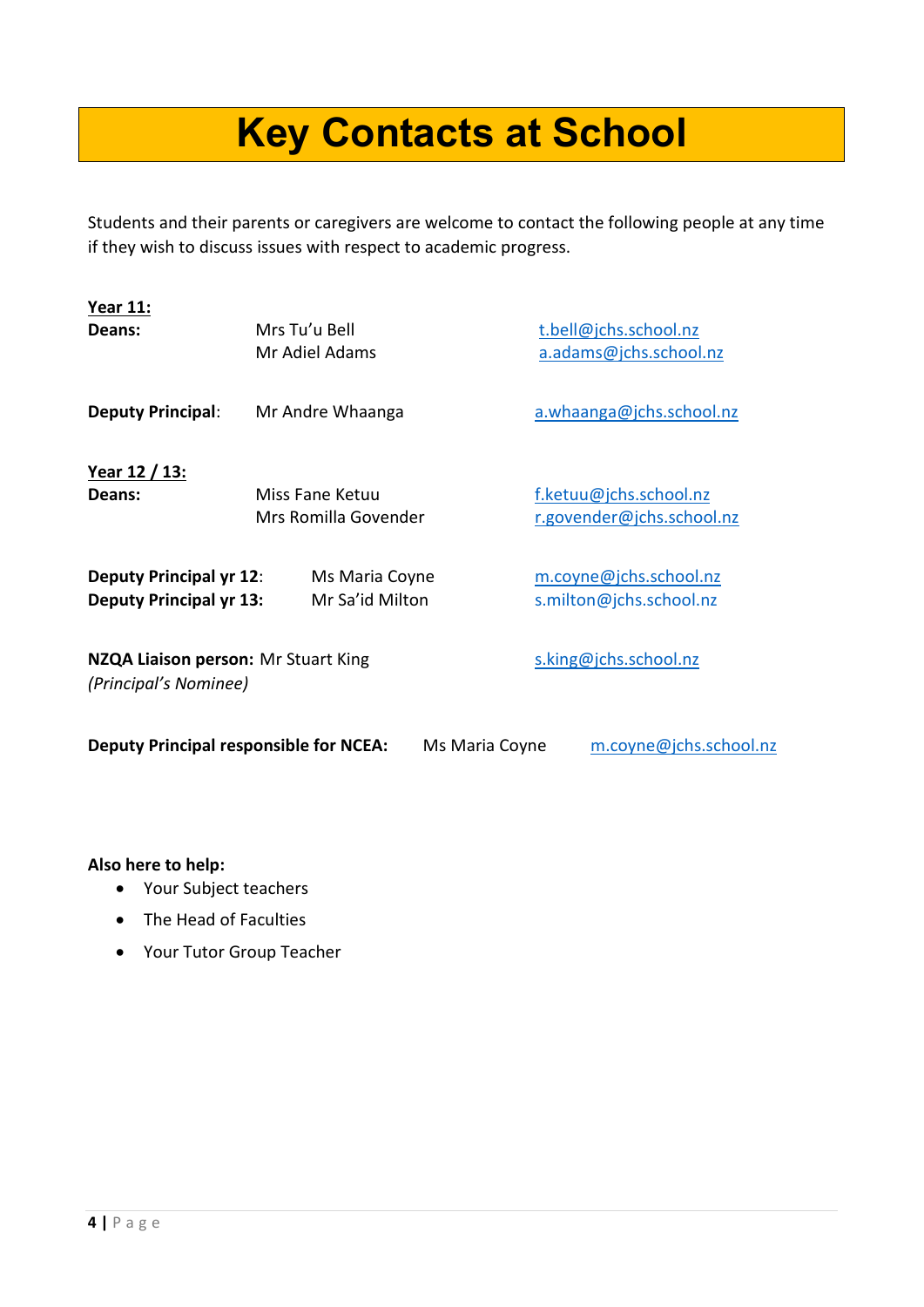# **The National Certificate of Educational Achievement (NCEA)**

#### **Evidence Collected**

This year, your teachers will gather evidence that shows you have gained Achievement or Unit standards. Evidence about your achievement may be collected in a variety of ways, for example, group tasks, assignments, speeches, tests, projects, performances, examinations.

Some standards may be assessed during the year (internally assessed) and others through examinations held at the end of the year (externally assessed) or by submissions of portfolios in Visual Art and Graphics or through cultural group performances.

| <b>Achievement Standard Outcomes</b> |       | Unit Standards (with some exceptions) |       |
|--------------------------------------|-------|---------------------------------------|-------|
| Achieved                             | $= A$ | Achieved                              | $= A$ |
| <b>Achieved with Merit</b>           | $= M$ | Not Achieved                          | $= N$ |
| Achieved with Excellence             | $=$ F |                                       |       |
| Not Achieved                         | $= N$ |                                       |       |

#### **Level 1 NCEA**

80 credits minimum at NCEA Level 1 or higher. Must include 10 literacy credits (English or Te Reo Maori) and 10 numeracy credits (Mathematics, Pangarau). The subject course outlines will tell you which standards offer Level 1 literacy or numeracy credits.

| NCEA Level 1 Endorsement with Merit                                     | = 50 credits at Excellence or Merit |
|-------------------------------------------------------------------------|-------------------------------------|
| NCEA Level 1 Endorsement with Excellence $ $ = 50 credits at Excellence |                                     |

#### **Level 2 NCEA**

80 credits, of which 20 can come from NCEA Level 1, and a minimum of 60 at NCEA Level 2 or higher.

| NCEA Level 2 Endorsement with Merit      | = 50 credits at Excellence or Merit |
|------------------------------------------|-------------------------------------|
| NCEA Level 2 Endorsement with Excellence | = 50 credits at Excellence          |

#### **Level 3 NCEA**

80 credits, of which 20 can come from NCEA Level 2, and a minimum of 60 at Level 3 or higher.

| NCEA Level 3 Endorsement with Merit      | = 50 credits at Excellence or Merit |
|------------------------------------------|-------------------------------------|
| NCEA Level 3 Endorsement with Excellence | $= 50$ credits at Excellence        |

#### **Course Endorsement:**

Each subject a student takes may be available for a course endorsement. This recognises high quality results across the majority of standards in that particular subject. You can get a subject endorsed with Merit or endorsed with Excellence.

To get an endorsed certificate the course must be structured in such a way that **at least 3 of the 14 credits must be from internally assessed standards, and 3 from external assessment (national**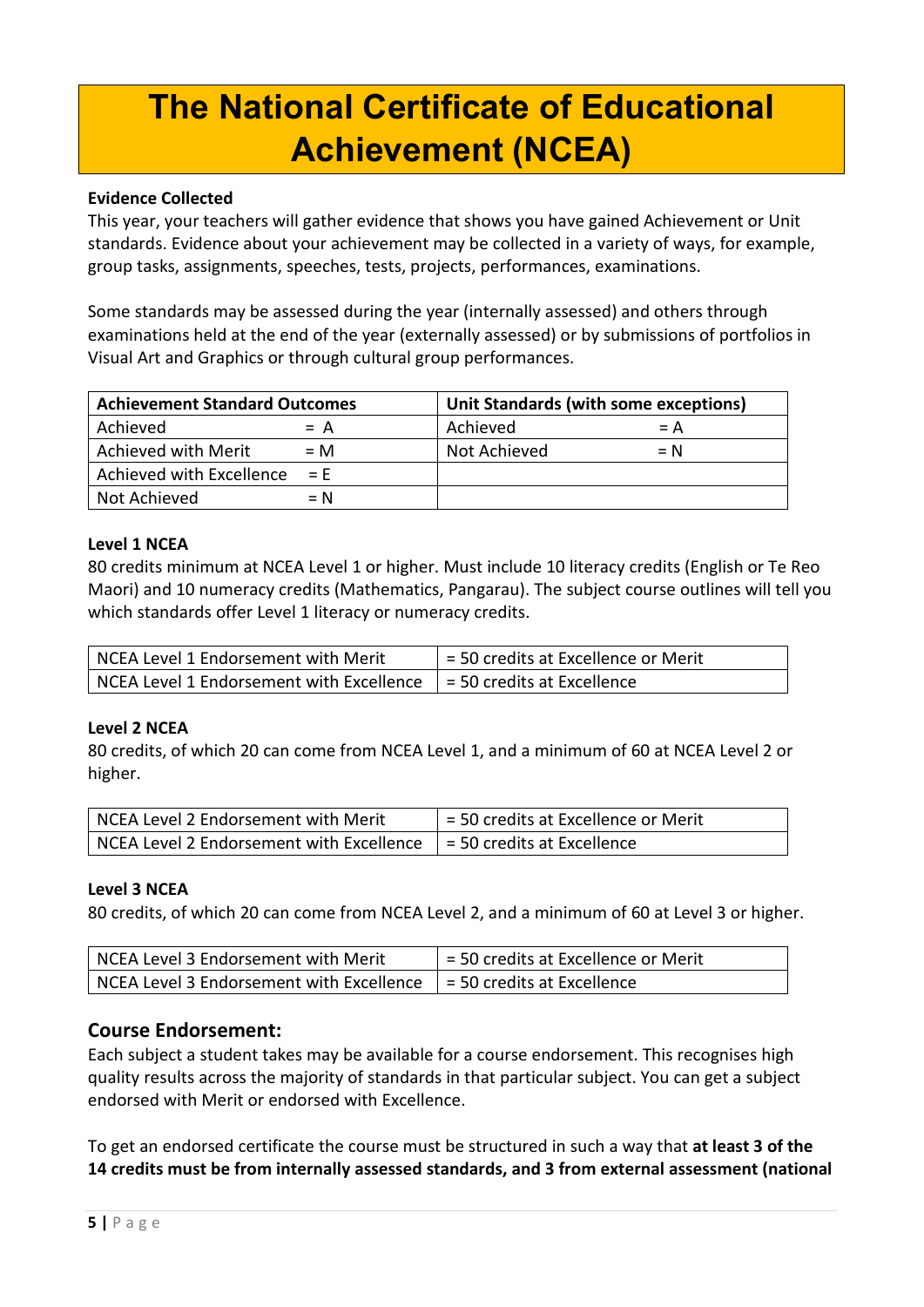**examinations)**. This is to demonstrate students are competent in both forms of assessment. Subjects which are exceptions to this rule are Physical Education, Religious Studies, Visual Arts and Dance.

To gain a subject endorsement you need at least 14 credits or above at Merit or Excellence.

A course endorsement is not a qualification.

A course endorsement can be awarded even if a qualification for that level is not achieved. Foe example, a student may achieve a Merit endorsement for their Level 2 Mathematics course regardless of whether they achieve NCEA Level 2.

#### **Certificate Endorsement:**

For an NCEA certificate to be endorsed with Excellence a student must gain 50 credits at Excellence at the level of the certificate or above. So, if a student has 50 Level 1 credits at Excellence they may have their Level 1 certificate endorsed with Excellence. Likewise, if a student gains 50 credits at Merit (or Merit and Excellence) at Level 1 their NCEA Level 1 certificate may be endorsed with Merit.

Endorsement awards show on the Record of achievement.

Certificate endorsement is calculated in January each year on the release of external results. Only the highest level certificate awarded can be endorsed unless students:

- Achieve more than one level NCEA certificate in a single year eg: a Year 11 student doing multi-level study may achieve both a Level 1 and a Level 2 certificate in the one yar and have them endorsed.
- in addition to meeting the requirements of a higher level certificate endorsement they have achieved sufficient credits from a lower level to be able to endorse the lower level certificate e.g. a student may be working at both Levels 2 and 3 and achieve enough Level 2 Excellence credits to upgrade their Level 2 Merit endorsement to Excellence. The student will need to contact NZQA to have the lower level certificate upgraded.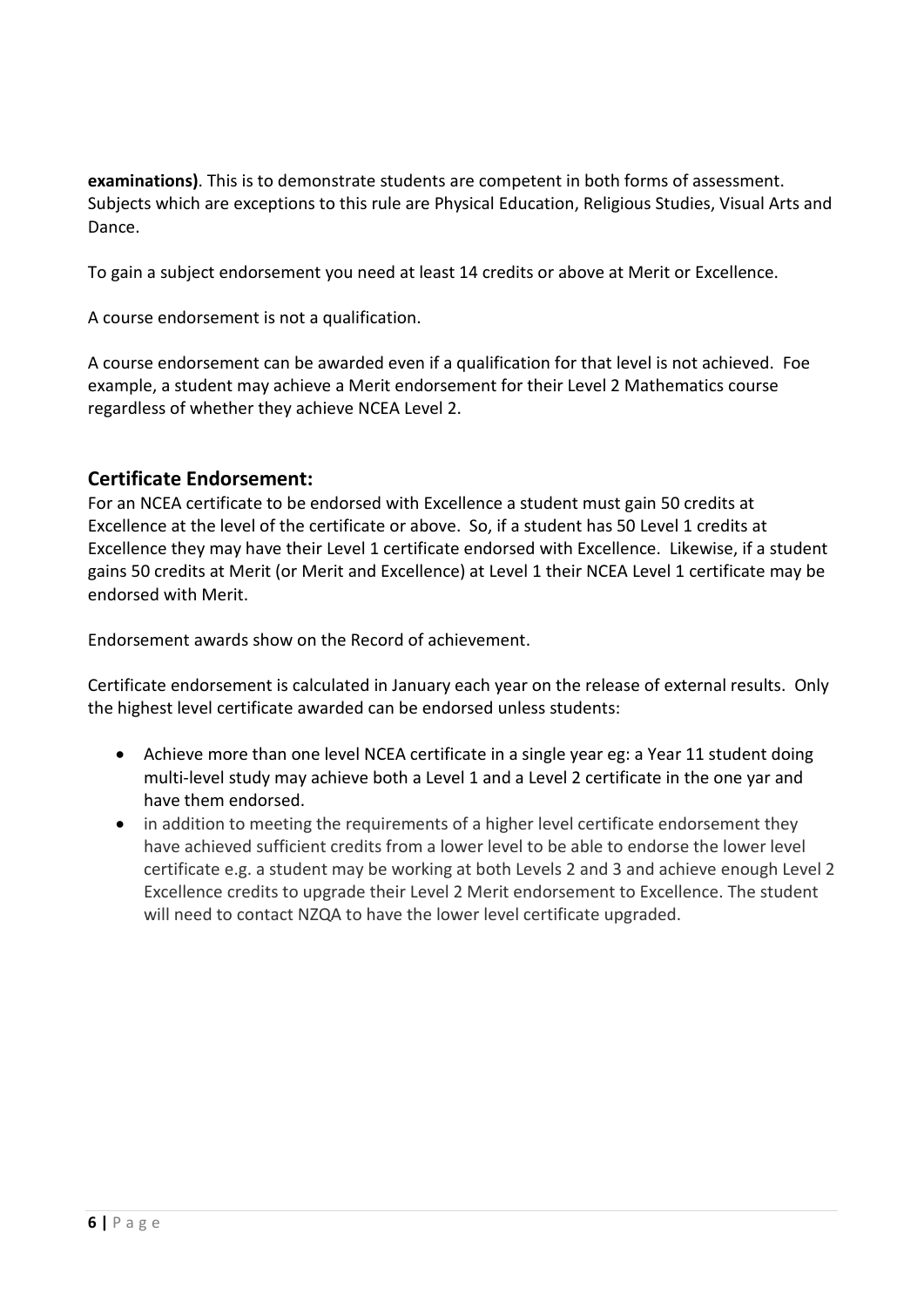# **New Zealand Scholarship**

New Zealand Scholarship assessments enable candidates to be assessed against challenging standards and are demanding for the most able candidates in each subject. Assessment is by either a written/spoken examination or by the submission of a portfolio or report of work produced throughout the year.

Scholarship candidates are expected to demonstrate high-level critical thinking, abstraction and generalisation, and to integrate, synthesise and apply knowledge, skills, understanding, and ideas to complex situations.

#### **Entry to New Zealand Scholarship**

Students can enter for New Zealand Scholarship if they are enrolled in a consented New Zealand secondary school. This means entry is open to:

- secondary school students who hold New Zealand residency
- international fee-paying students enrolled with a consented New Zealand secondary school; or
- students enrolled in a non-consented school which has a Memorandum of Understanding with one which is consented; or
- home-schooled, secondary school equivalent students, who make an entry as a link student with a consented school and attest to their eligibility through a Justice of the Peace.

#### **Eligibility to receive a monetary award**

To be eligible to receive a scholarship award, the student must be enrolled in tertiary study in New Zealand for the years in which they receive monetary awards. For awards with second or subsequent year payments, recipients must maintain a 'B' grade average each year of their tertiary study in New Zealand.

#### **How many candidates are awarded New Zealand Scholarship?**

Approximately 3 percent of all students studying each subject at Level 3, who achieve 14 or more credits in the subject, are awarded Scholarship if they reach the standard that has been set.

#### **How is New Zealand Scholarship marked?**

Markers allocate a score of 0-8 for each component in the New Zealand Scholarship assessment using subject specific schedules. These are based on a Generic Marking Guide, as follows:

- An answer given a score of 8 is an *Outstanding answer in all respects. Strong evidence of integration and synthesis. As good as could be expected under examination conditions*. *Accurate, comprehensive, coherent, lucid, perceptive.*
- A score of 1 shows *Meagre understanding relevant to the question.*
- A score of 0 is awarded for answers that are blank or irrelevant.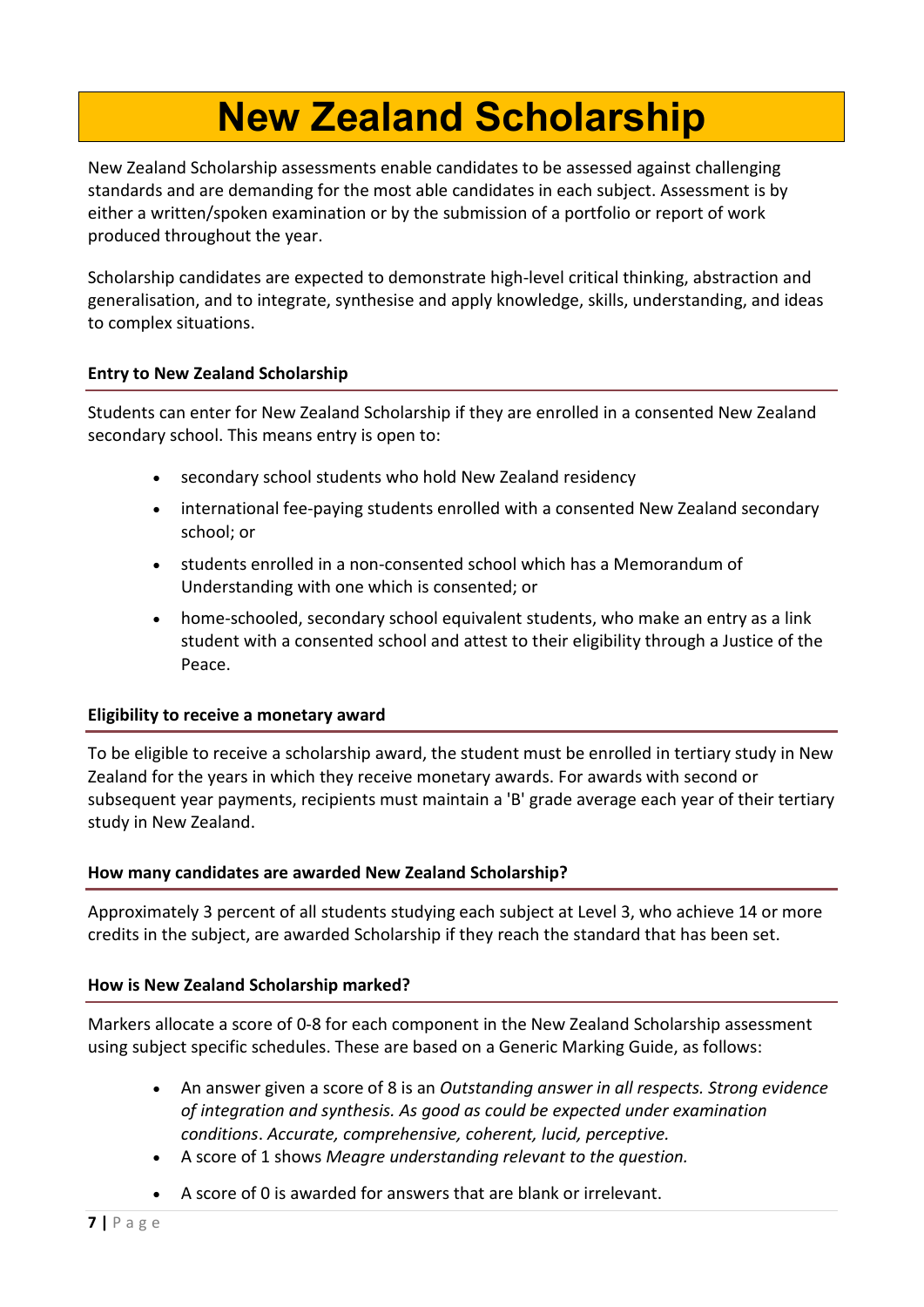The work of the highest-scoring candidates is reviewed by marking panels, to identify the top candidates in each subject. Exam booklets for candidates whose scores are close to either the Scholarship or Outstanding cut-offs are also re-marked, to ensure their results are correct.

New Zealand Scholarship assessments have between 3 and 5 components, and the scores for each component are totalled to give the final result.

#### Student exemplars

.

A selection of examination papers have been reproduced with permission from previous Top Scholars. To view these examination papers, go to the New Zealand [Scholarship](https://www.nzqa.govt.nz/qualifications-standards/awards/new-zealand-scholarship/scholarship-subjects/) subjects page and click on the '**assessment specification and resources**' link for each subject. The Top Scholar examination booklet is at the bottom of the page under the **[subject] resources** heading.

#### **New Zealand Scholarship results**

New Zealand Scholarship results are released about mid-February each year.

For further details about New Zealand Scholarship, refer t[o www.nzqa.govt.nz](http://www.nzqa.govt.nz/)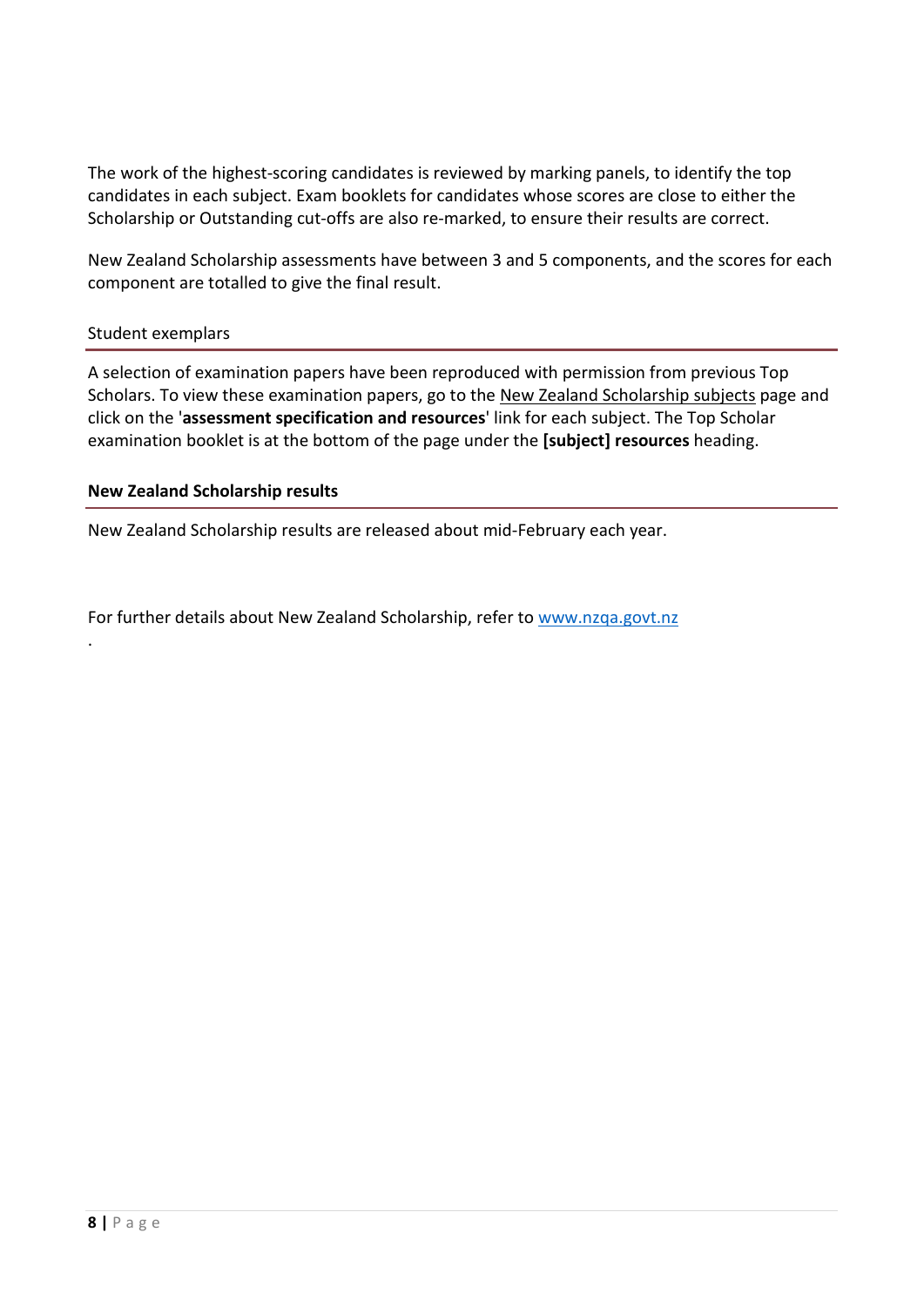# **Entrance to New Zealand Universities**

University Entrance is the minimum requirement to enter a New Zealand University Degree course.

### **To achieve University Entrance you need -**

- Level 3 NCEA
- A minimum of 14 credits at NCEA Level 3 or higher, in each of three subjects from the Approved Subjects for University Entrance (UE)*.*

Go to: http://www.nzqa.govt.nz/qualifications-standards/awards/universityentrance/approved-subjects

As well as:

- A minimum of 10 credits at NCEA Level 1 or higher in numeracy.
- A minimum of 10 credits at NCEA Level 2, or higher, in English or Te Reo Maori:
	- 5 credits must be in Reading
	- 5 credits must be in Writing
	- The literacy credits will be gained from a list of approved Achievement Standards and Unit Standards.



Once you have met the requirements for University Entrance it will appear on your Record of Achievement.

### PLEASE NOTE that many universities have extra entry requirements. See the Careers Advisor for regular updates.

#### **NCEA Results released to Universities and Technical Institutes**

In January, NZQA will send all NCEA Level 2, Level 3 and University Entrance results that have been authorised for release to all New Zealand Universities and some Polytechnics. This helps these places process enrolments quickly.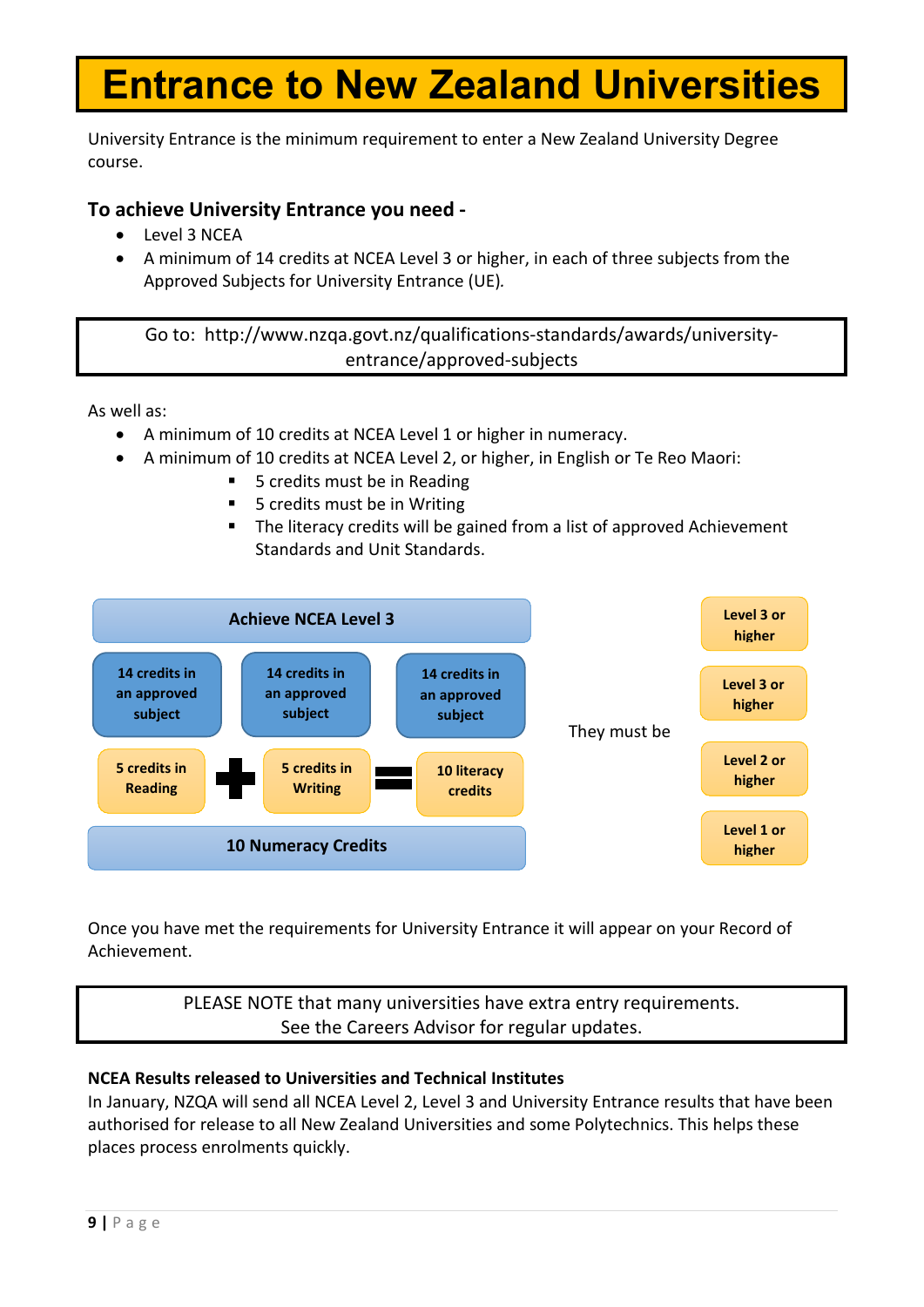# **How to Track my NCEA progress**

All students have a National Student Number (NSN). You can find out yours by asking your Tutor Teacher and / or Dean. Later in the year, NZQA will send you, through the school, your own NSN card to confirm your contact details and address. Keep this card, or take a photo of your NSN number.

#### **Registering for Learner Login on the NZQA Website**

Once you have received your NSN number you will be able to register on the NZQA website [\(www.nzqa.govt.nz\)](http://www.nzqa.govt.nz/) as a student.

This website also provides:

- Student Exam Hub
- Access for Digital Exams
- **Information for Maori and Pasifika**
- Parent information about NCEA
- Record of your NCEA achievement
- NCEA External Examination timetable
- **External Examination Entry Slip**
- Access to change your personal postal details

……… and much, much more.

#### **Parents & Caregivers:**

Do you want to check up on your child's NCEA progress?

If the answer is YES – then use the online parent portal **at [www.jchs.school.nz](http://www.jchs.school.nz/)**



### **At the bottom of the page find: PARENT PORTAL**

Click on Parent Portal.

The tutor teacher will give you the User Name & your login.



Remember to keep this login to yourself. You may prefer not to write it here due to privacy.

#### **School Results Record**

The school keeps a record of all the results a student attempts while at school and has a summary of credits by course and by level. For an update of credits or qualifications any teacher can check the school system for you. The staff in the Careers room are available during intervals and lunch breaks to help you understand your results better and your tutor, teachers, Deans and Deputy Principals can help also.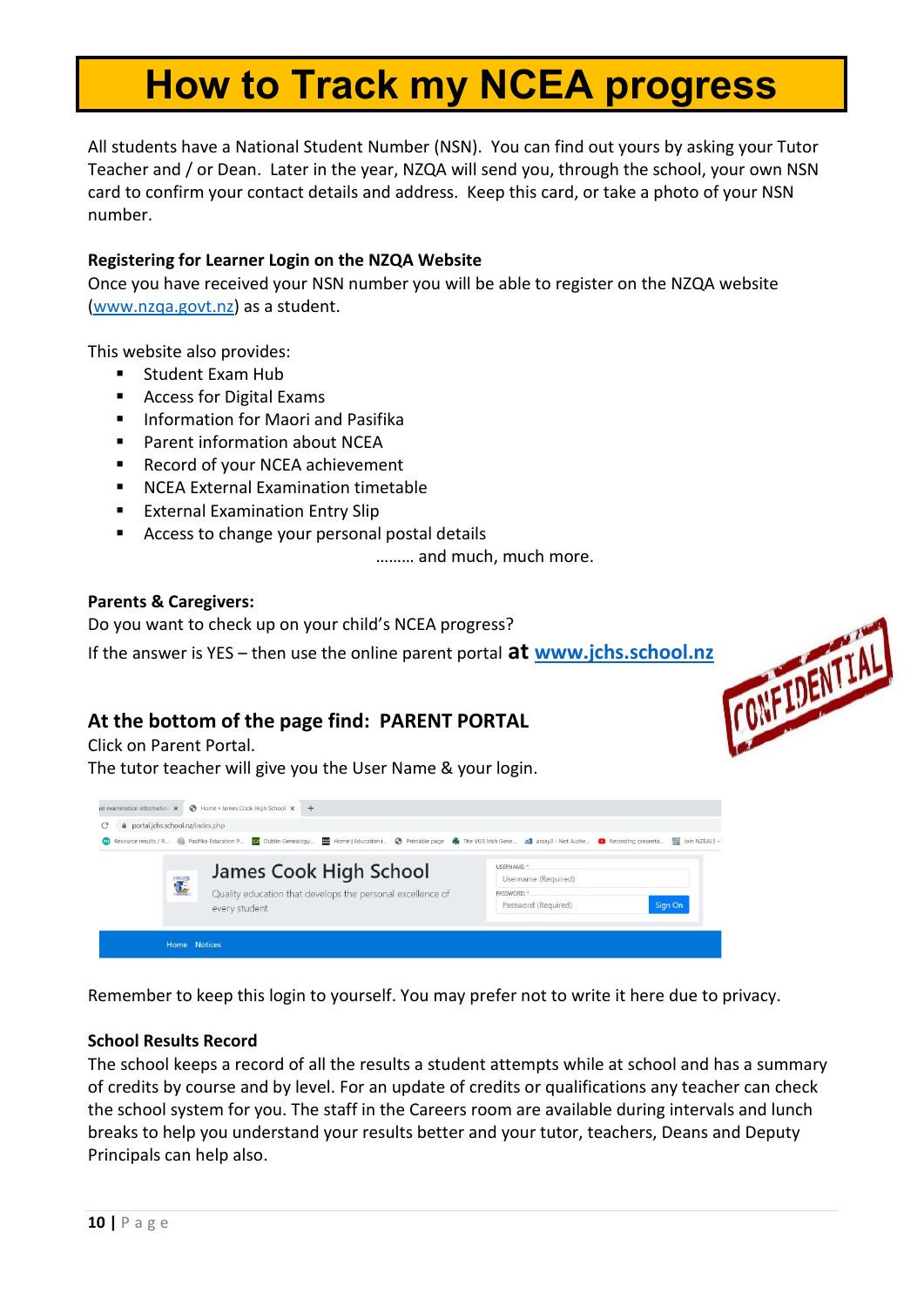# **What can I expect from the teachers?**

#### **Course Outlines**

You will receive a course outline at the start of the year for every NCEA subject you take. Putting them all together will help you plan for the year and give you a big picture view of where you will get your NCEA credits from.

The course outlines will include important information about your course such as:

- Course outline of what topics you will cover during the year
- Standard numbers, title, version numbers and credits for each standard
- Information about internal and external assessments
- Approximate dates for assessment or when work is due in
- Indication of whether further assessment opportunities are offered and when
- Standards that count towards numeracy & literacy requirements for Level 1 NCEA & for University Entrance.

#### **Special Assessment Conditions (SAC)**

Our Special Educational Needs Coordinator (SENCO) ensures that students who require Special Assessment Conditions have these available. As a result of a Special Assessment Condition being applied for, and subject to approval, a student may be provided with special assistance. If you believe you may qualify for **Special Assessment Conditions** please contact our SENCO.

#### **Special Assessment Conditions - Process:**

- Students are evaluated for reader/writer/extra provision by the Learning Support following specific criteria by NZQA.
- Our school applies to NZQA each year on behalf of students for SAC for internal and external assessments.
- An appeal can be lodged with NZQA if a SAC is approved.
- Students must be assessed **within three years** by a registered educational psychologist to retain eligibility (usually Year 10 will carry them through to Year 13).
- Normally such students have been identified at entry by Learning Support; however, a recommendation for consideration for SAC can be presented at any time by a student, parent/caregiver or teacher. This can be done through our SENCO or directly to the Learning Support Centre.

Students eligible to access extra support may have:

- A manifest physical (motor, visual or other sensory) disability.
- A writing disability (processing difficulty including fine motor or perceptual problems which make writing slower or less legible).
- A significant learning difficulty such as a severe reading delay.
- A list of students eligible for SAC is circulated to teachers and SAC will be available to them for assessments and College examinations throughout the year.
- Note that SAC is available only for conditions resulting from long term disabilities.

Conditions resulting from a recent accident e.g. broken arm, which would call for Derived Grade applications in the external NZQA exams.

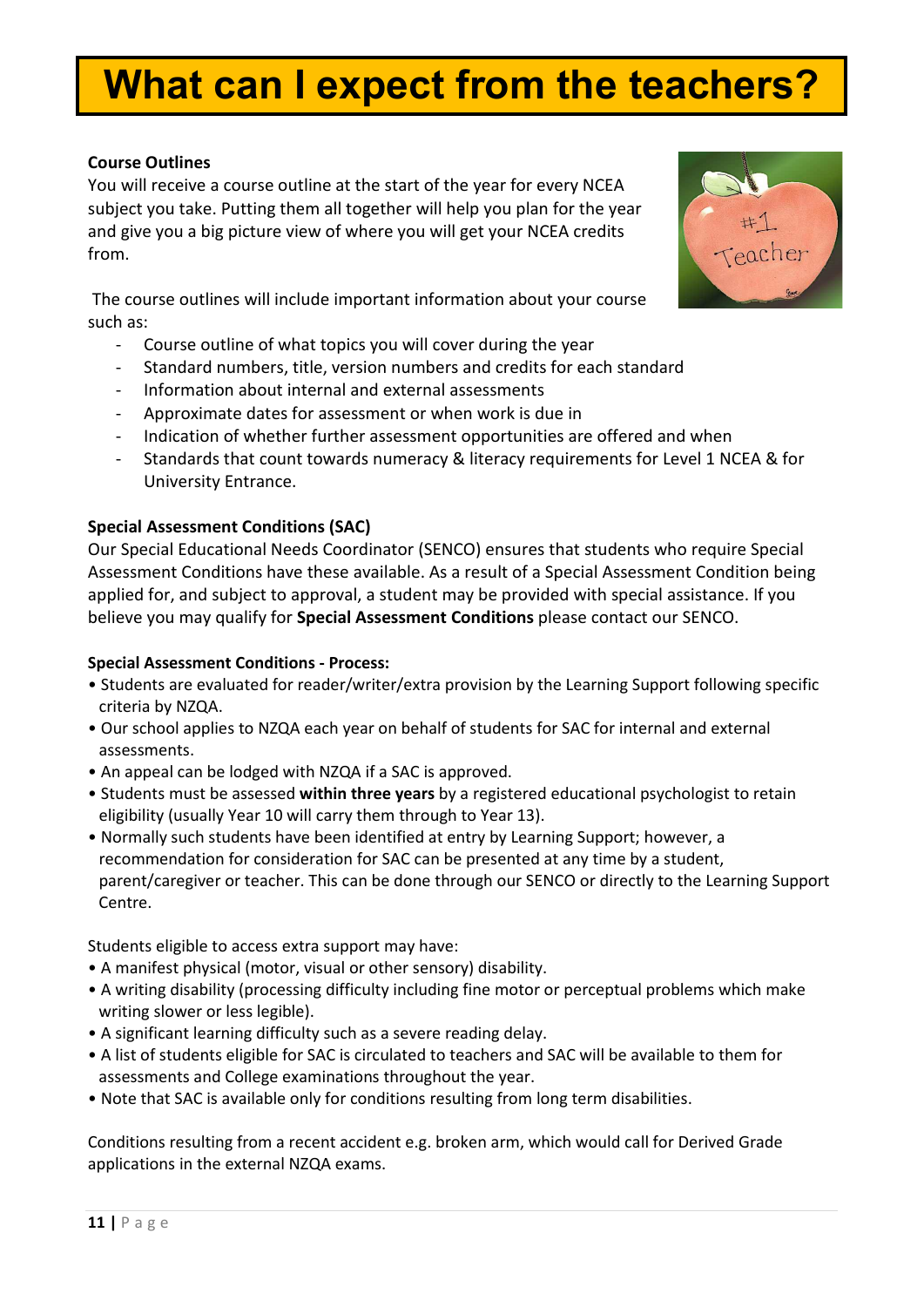#### **Assessment results timeline**

Teachers will endeavour to have student work marked within two weeks of final submission but this might not be possible in all cases. They might need to give you a provisional result because the marking needs to be checked before the result can become official. Students who are concerned about the length of time their results are taking should talk with the teacher or the Head of Learning Area. Any student may refer to the Head of each subject Learning Area if there are further concerns. Tutors, Deans and DPs may be consulted if necessary.

#### **Further Assessment Opportunities**

A maximum of one further opportunity for assessment of a standard can be provided within a year. A further assessment opportunity occurs when a new assessment is provided. It is the school's decision whether a further opportunity will be offered for any standard. If a further opportunity for assessment is offered, it must be made available to all students entered for that standard, regardless of their result on the first opportunity, after further teaching. Students must be awarded the highest grade they have achieved over both opportunities.

#### **Resubmission**

#### **Change to resubmission rules back in 2021 – BE CAUTIOUS ABOUT OLD NCEA INFORMATION**

This change was an outcome of the NCEA Review.

Our school may offer a resubmission opportunity to you only when a minor error prevents you from reaching an 'Achieved' grade.

The **only** change in grade boundary available for resubmissions is from 'Not Achieved' to 'Achieved.'

On this basis, the highest grade that you can be awarded as a result of a resubmission of an internal assessment is limited to 'Achieved'.

Schools may continue to offer one resubmission for each assessment event against an Assessment Standard.

#### **Quality Assurance**

To ensure that grade decisions are consistent with those at other schools a system of moderation is set up. This means that your teachers critique materials before use to make sure they are suitable and offer a fair opportunity to gain all possible grades, verify a sample of assessments and all standards are checked by another teacher before results go up officially onto the school system. Sometimes throughout the year teachers from other schools will moderate the work. National moderators also check samples of student work during the year.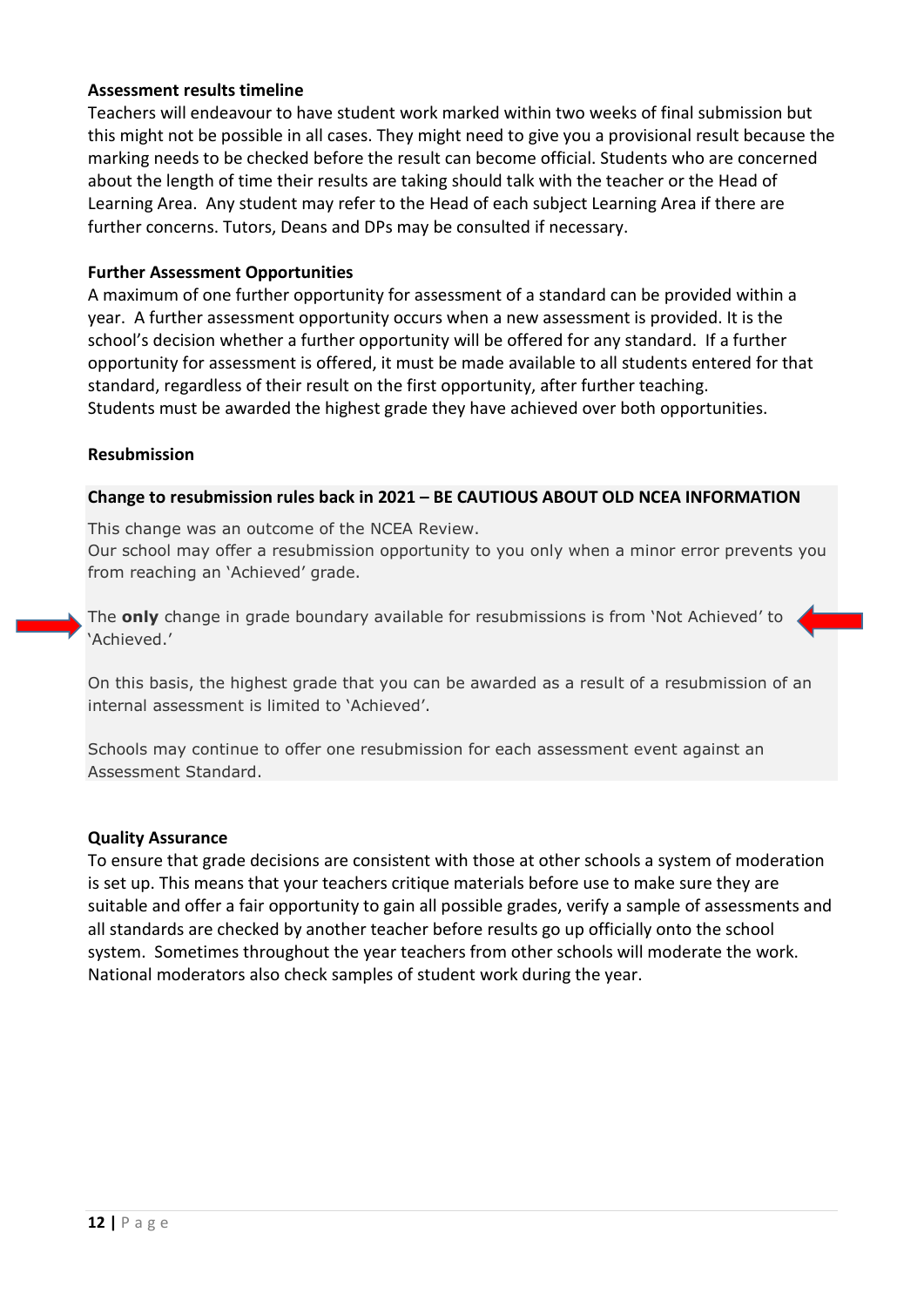# **What if I am not happy with my marks?**

#### **Appeals**

Students may appeal the grade awarded for an internal assessment, within **FIVE school days** of receiving your grade.

The appeals pathway is:

- Refer concern to your subject teacher firstly
- If still concerned, refer to the Head of Faculty (HoF)
- Complete an official appeal to our Principal's Nominee (see Appendix A appeal form)

If an appeal results in any change to the application of the judgment criteria for the standard, the change will be applied to all student work.

Students may also use the procedure below to appeal a ruling on a breach of authenticity or assessment rules.

#### **Appeals Procedure**

- 1. Students should check that they agree with the grade given. You can ask the teacher to reconsider.
- 2. If you are unhappy with the teacher's explanation, you may ask the Head of Learning Area (HOLA) for a re-mark, using an Appeals form. This must be done within five school days of the work being handed back from the teacher to the students. The form is available from the Head of Learning Area.
- 3. If you still disagree you may appeal to the Deputy Principal or your year level.

# **What are my responsibilities?**

#### **Authenticity**

All work submitted must be your own. It is your responsibility to:

- Keep all drafts and working documents and hand them in to your teacher if required.
- Keep a record of all resources that were used including books, websites, handwritten plans.
- Acknowledge the source of all material in your assignment saying where it was obtained.
- Ensure your data is accurate.
- Be prepared to discuss your work further with your teacher if required.
- Meet milestones

#### **Plagiarism / Breaches of Assessment Rules**

You must not:

- Copy another student's work.
- Quote material from written or electronic sources without acknowledging the source (plagiarism)
- Inappropriately help another student with any part of their work.
- Allow someone else to copy your work.
- Allow someone else to do your work.
- Use forbidden technology in a test or exam (e.g. Cellphone, non-standard calculator, smart watches)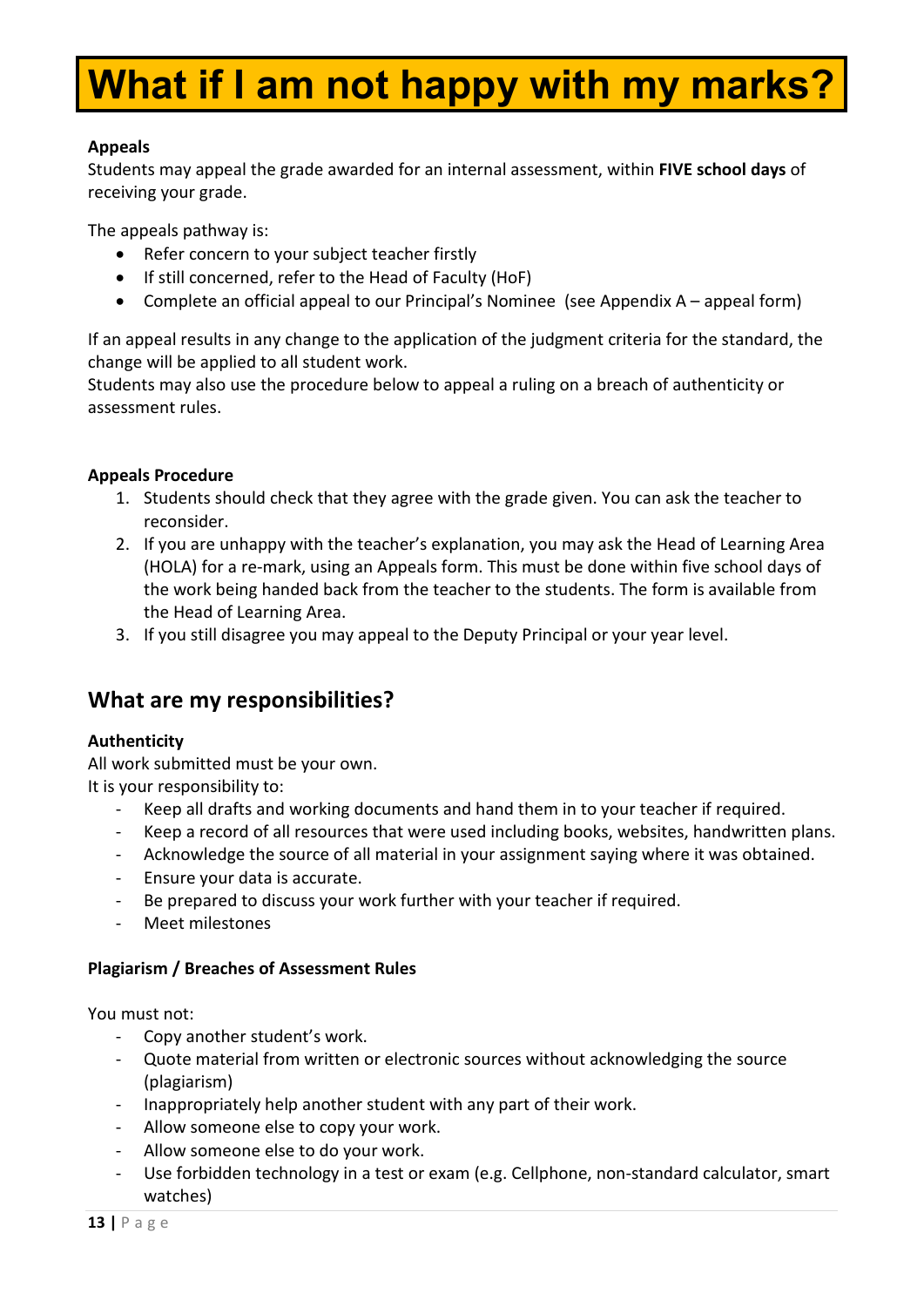#### **This is the process that is followed when the authenticity of your work is an issue:**

- The subject teacher marking the assessment will inform the HOF if there is an authenticity issue with your assessment.
- The HOF will interview you about the authenticity of your assessment after gathering the relevant evidence.
- The HOF will give all the evidence to the Principal's Nominee who will then interview you and make a final decision.
- You, your parents/caregivers, may be called in to meet with the Principal's Nominee
- Your subject teacher, HOF and Dean will be informed of the decision
- A Not Achieved result will be entered.

#### **Missed Deadlines and Assessments**

It is your responsibility to hand in assessments at the time set by the subject teacher. If you are aware of any valid reason why a deadline might be missed this must be discussed with the

teacher. A valid reason might be: a school trip or performance, an unexpected illness, a family emergency or trauma, several assessments being due at the same time. Keep the teacher informed and make suitable arrangements which might include an agreed extension of time to hand in the work. If work is still not submitted after discussion with the teacher, a Not Achieved result will be recorded.

# **External Examinations**

**What happens if I am entered for an external exam but miss it? What happens if I have a good reason for not doing so well on the day?**



It is possible to apply for a **derived grade** if students miss external assessments in November or externally assessed standards such as those with portfolios. Significant conditions or events in the month before the start of the examination time that interfere with preparation for the examination might be accepted, as well as temporary illness or trauma occurring during the actual examination period.

Candidates suffering a temporary illness, trauma or other serious event should be encouraged to sit the examination and apply for a derived grade if they consider their performance was affected. If the application is approved, the best result will be awarded.

**How to apply**: See your Principal's Nominee as soon as possible after the examination is missed to fill out the appropriate form. You may need to get a doctor or another professional to fill out part of the form to verify illness or difficult circumstances. The subject teacher must be able to provide an authentic grade based on preliminary examination results and work completed during the year.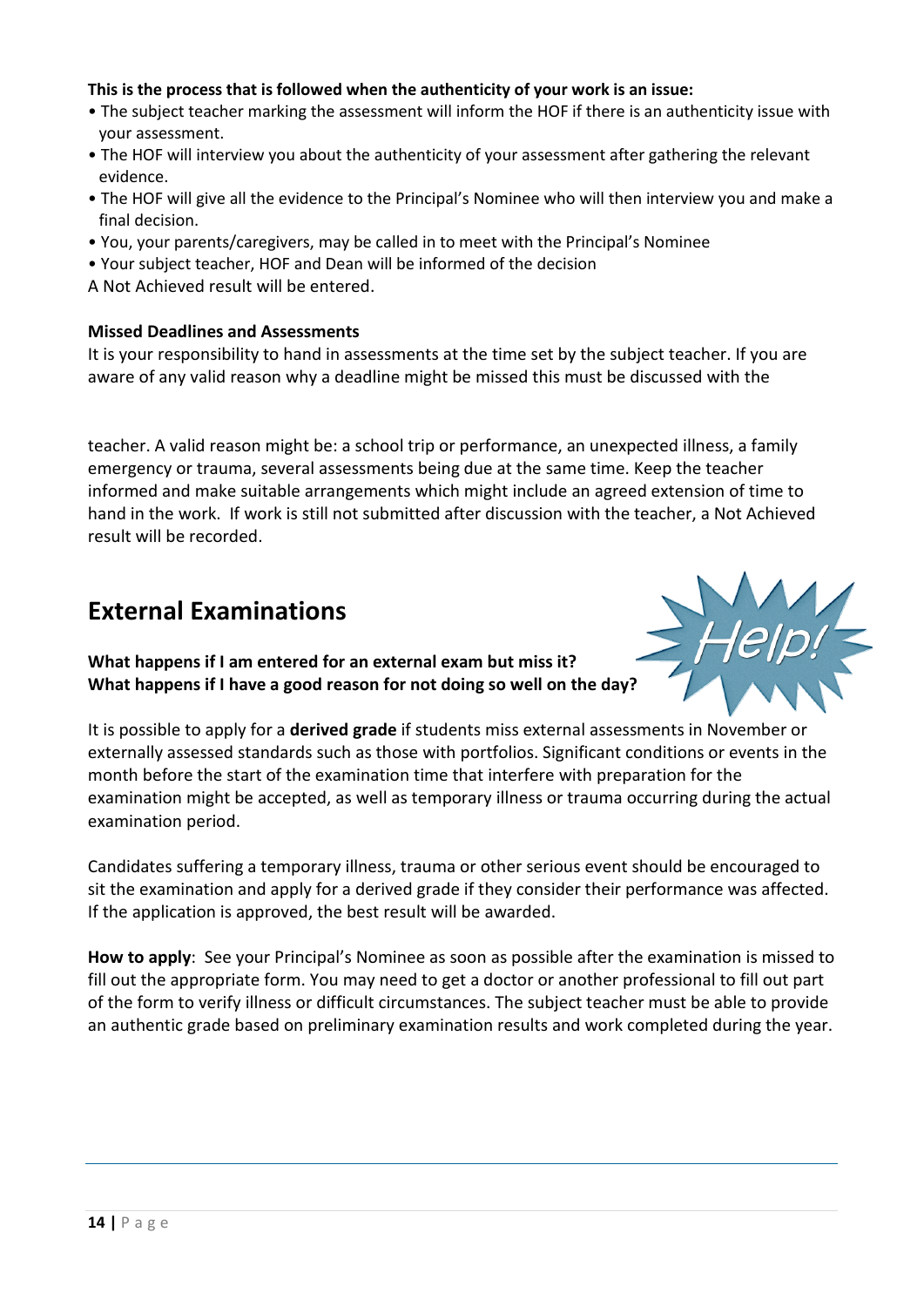# **Your External examination information**

By entering in external assessment, including exams, you agree to follow the rules as outlined in Instructions and [Information](https://www.nzqa.govt.nz/ncea/ncea-exams-and-portfolios/external/) for Candidates provided to you in term 4; and to comply with the decisions of NZQA. These rules ensure assessment conditions for all students are fair and allow them to present original work.

**Students must not break the rules in any way. NZQA will investigate any possible [breach](https://www.nzqa.govt.nz/ncea/ncea-rules-and-procedures/breaches-of-examination-rules/) of the [rules](https://www.nzqa.govt.nz/ncea/ncea-rules-and-procedures/breaches-of-examination-rules/) and may withhold results where the breach is proven.**

# **Before an exam**

#### *Exam timetable*

The NCEA and New Zealand Scholarship examination sessions are three hours. The exam sessions start at either 9.30 am or 2.00 pm. To find out the date and time of an exam, see your [Exam](https://www.nzqa.govt.nz/ncea/ncea-exams-and-portfolios/external/national-secondary-examinations-timetable/) [timetable](https://www.nzqa.govt.nz/ncea/ncea-exams-and-portfolios/external/national-secondary-examinations-timetable/) (a published copy can also be found at [www.nzqa.govt.nz.](http://www.nzqa.govt.nz/)

#### *Exam materials*

You are responsible for taking the correct equipment to the exam and making sure that it is working.

Bring equipment into the exam room in a clear plastic bag. You can bring:

- pens (black and blue colours are permitted) pencils and an eraser
- an approved calculator for subjects where a calculator has been used during the year.

Calculators must be silent, hand-held, non-printing and work from their own power. You cannot keep notes, routines or store files in the calculator memory. Teachers or supervisors will check the calculator memory is cleared before it can be brought into the exam room. There is a list of Approved [calculators.](https://www.nzqa.govt.nz/ncea/subjects/approved-calculator-list/)

# **Emergency evacuation and student pack**

You are allowed to bring items for an emergency evacuation into the examination room in a clear, sealable plastic bag. This pack must stay under the chair and not be touched or opened without the permission of the supervisor. Contents could include a mobile phone (switched off) or other electronic device, keys, money, bus pass and medicines.

#### *Banned items*

**Do not bring** the following items into an exam room unless sealed in the emergency evacuation pack:

- blank paper or refill paper
- correcting fluid
- books, written notes or electronic notes
- cell phones or pagers
- English dictionaries, foreign language dictionaries, or te reo Māori dictionaries or translators
- watches of any type (digital or analogue)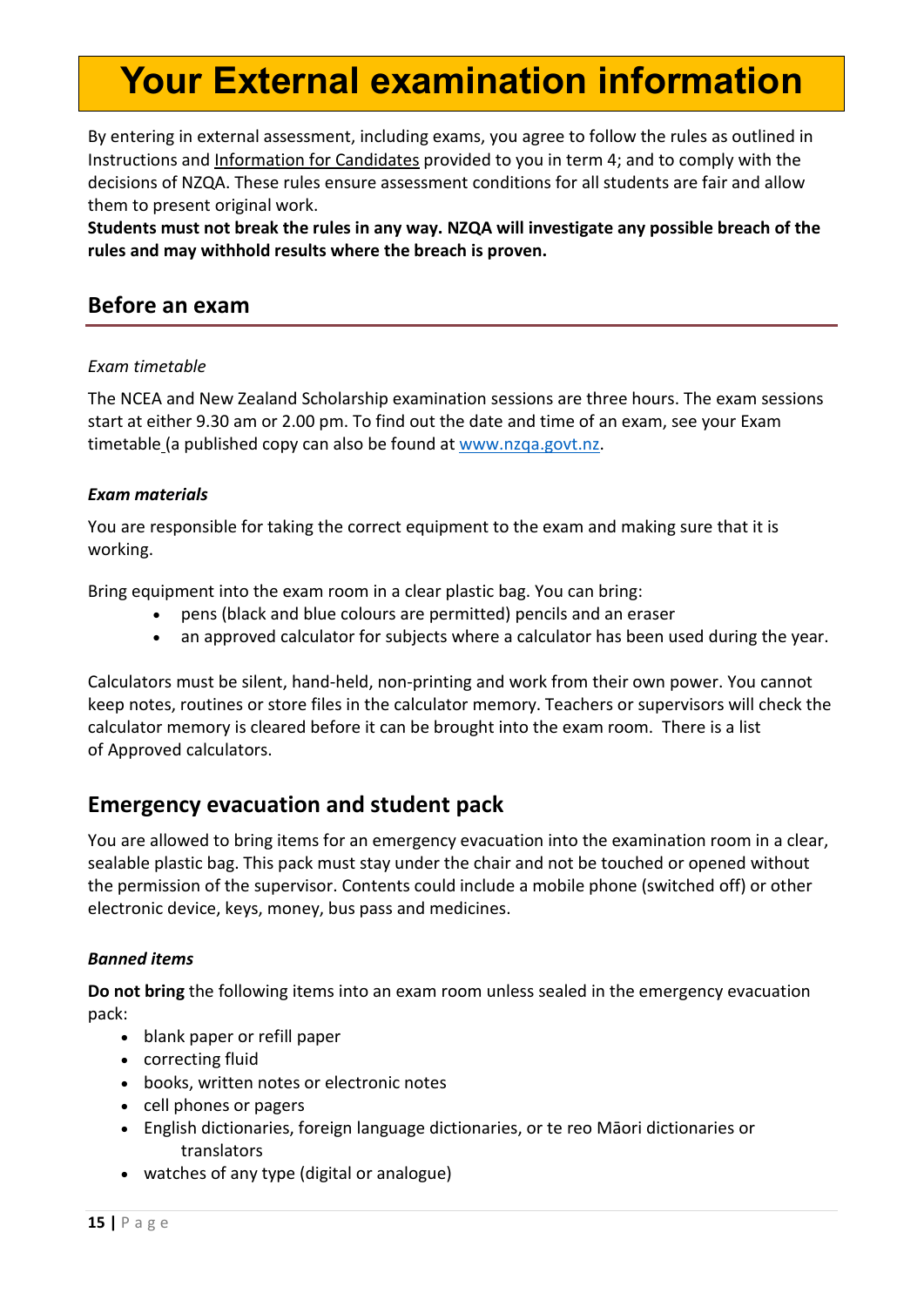• any electronic device which has the capability to store, communicate and/or retrieve information except approved calculators.

# **On the day of the exam**

Arrive at least 20 minutes before the exam starts to find out the location of the exam room arranged by the school.

If you arrive more than 30 minutes after the exam has started, you will not be able to sit the exam or enter an exam room.

### **In the exam room**

- At all times, listen to and follow the instructions of the supervisor.
- Sit at the desk allocated. The exam booklets at this desk will have been selected and coded specifically for the individual student.
- Check all the answer booklets have your student NSN and Examination Code on them as listed on your Admission Slip.
- When told, check that all pages in each exam booklet are printed correctly.
- If you have a problem, you should put your hand up.
- You cannot leave in the first 45 minutes or the last 15 minutes of the examination, even to use the toilet.

### **During the exam**

You should:

- not borrow equipment from someone else
- not talk to, communicate with, or do anything to disturb other students
- not read or copy another student's work.

# **Writing answers**

You should:

- follow all the instructions on the front cover of the exam booklet
- use only black or blue pen
- not write in pencil unless instructed to do so. Work in pencil or erasable pen will not be accepted if a student applies for review or reconsideration
- write neatly, so the marker can read the answers
- cross out any work you do not want marked
- not write or draw anything that may be regarded as offensive
- not write to the marker or write in the part of the answer booklet 'For assessor's use only'
- not write answers for one standard in the answer booklet for another. Where you fill up your answer booklet, you may request extra paper
- fill in your details at the top of any additional sheets of paper provided and put them inside the answer booklet.

# **At the end of the exam**

You must stop writing when the supervisor tells you to. You must hand all material to be marked to the supervisor before you leave. If you take any work outside the examination room, it will not be marked.

You can keep resource booklets and separate question booklets.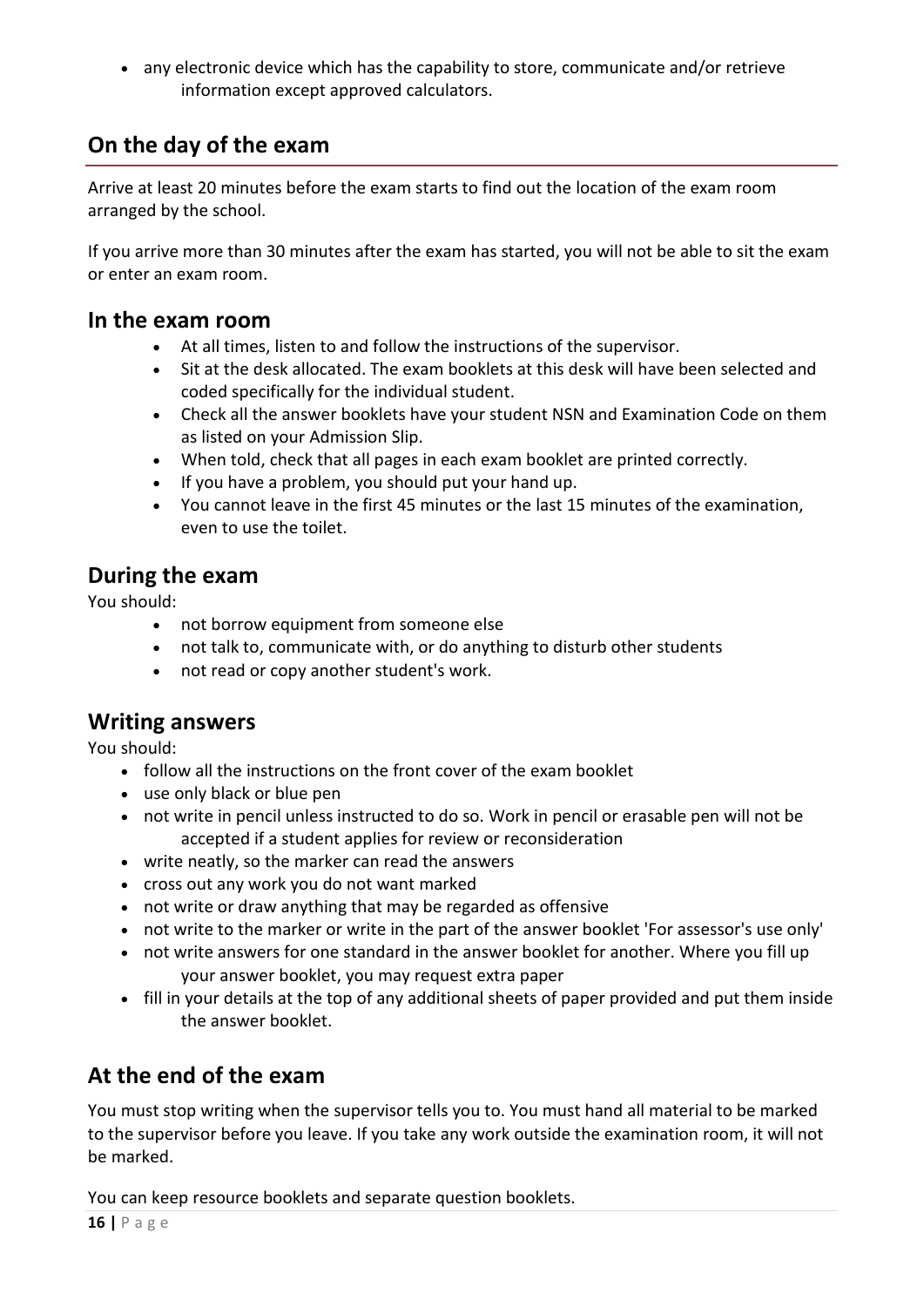# **NCEA Results**

Secondary school students will receive results for all internal or external standards that are assessed as part of NCEA.

During the school year, you will receive results for internally assessed work. These results are sent by the school to NZQA throughout the year.

At any stage, you can log in via the [Student](https://secure.nzqa.govt.nz/for-learners/records/login.do) login and view the results that NZQA holds for you.



#### External assessment results

You can access results of your externally assessed standards in January, through your [Student](https://secure.nzqa.govt.nz/for-learners/records/login.do) [Login.](https://secure.nzqa.govt.nz/for-learners/records/login.do)

You have the right to request:

- a review, if a processing error has occurred or
- a reconsideration, if they believe an error in marking has occurred.

The application forms for reviews and reconsiderations will not be available until after papers have been returned to candidates.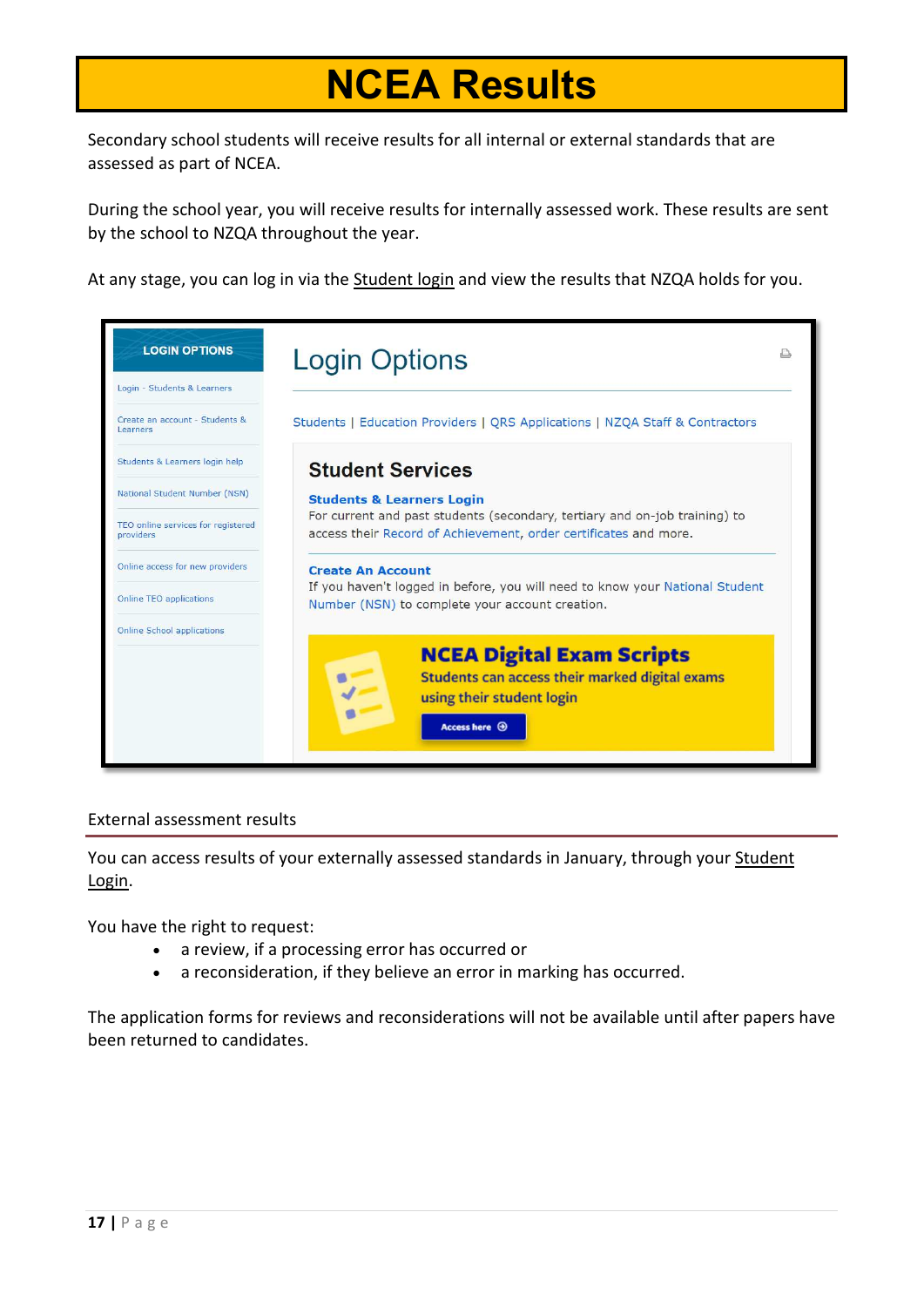A SRS is an unofficial transcript of all results a student has gained for both internally and externally assessed standards while at senior secondary school, including those not achieved. It also lists any national qualifications, endorsements and awards gained while at school, and has a summary of credits by course and level.

You can print a copy of your SRS yourself, anytime, by:

- Logging in to the NZQA [Student](https://secure.nzqa.govt.nz/for-learners/records/login.do) login
- Clicking on the pdf icon in the "My School Entries and Results" screen
- Printing the School Results Summary pdf.

For an official transcript of results, you will need to order your Record of Achievement (ROA).

#### Record of Achievement (ROA)

A Record of [Achievement](https://www.nzqa.govt.nz/qualifications-standards/results-2/record-of-achievement/) is an official transcript of all the national qualifications and standards that you have ever achieved. Any qualifications gained before the implementation of the National Qualifications Framework will not appear on the ROA.

The New Zealand Record of Achievement in hard copy format and in electronic format below:

| <b>Ima Learner</b><br>Ima Learner<br>NSN: 128206<br><b>Upper Valley Road</b><br>Issued: 07 August 2017<br>RD <sub>1</sub><br><b>NSN: 128206</b><br>Rotorua<br>□ : Upper Valley Road<br>Issued: 7 Aug 2017<br>RD <sub>1</sub><br>Rotorua<br><b>Qualification summary</b><br>National Certificate of Educational Achievement (Level 3)<br>New Zealand Qualifications Authority<br><b>Qualification and Achievement Summary</b><br>National Certificate of Educational Achievement (Level 2) achieved with merit<br><b>New Zealand Qualification Framework Registered Qualifications</b><br>Date<br>New Zealand Qualifications Authority<br>National Certificate of Educational Achievement (Level 3)<br>31 Dec 2016<br>National Certificate of Educational Achievement (Level 1) achieved with merit<br>National Certificate of Educational Achievement (Level 2) achieved with merit,<br>31 Dec 2015<br>National Certificate of Educational Achievement (Level 1) achieved with ment<br>31 Dec 2014<br>New Zealand Qualifications Authority<br><b>Vocational Pathways</b><br>Service Industries<br>08 Jan 2016<br><b>Course Endorsements</b><br><b>Course Endorsements</b><br>Reo Maori 2 merit at level 2<br>Reo Maori 2<br>Endorsed with merit at level 2<br>12 Dec 2016<br><b>Standards Achieved</b><br><b>Vocational Pathways</b><br>Each standard can have a range of results including "A" for Achieved, "M" for Achieved with Merit or "E" for Achieved with Excellence<br>As some standards cannot be awarded all of those results, the result code is shown in bold where a candidate has reached the maximum<br>Service Industries<br>possible result for that standard.<br><b>Communication Skills</b><br>Credits<br>Date<br>Result<br>Level 3 1307 Speak to a known audience in a predictable situation<br>06 Jul 2016<br>$\mathbf{3}$<br>A<br>1312 Give oral instructions in the workplace<br>06 Jul 2016<br>3<br>A<br><b>Components of learning</b><br>9681 Contribute within a team or group which has an objective<br>01 Aug 2016<br>$\overline{3}$<br>A<br>11097 Listen actively to gain information in an interactive situation<br>27 Jun 2016<br>$\mathbf{3}$<br>A<br><b>Health and Physical Education</b><br>Level<br><b>Credits</b><br>Result<br>Level 2 1294 Be interviewed in a formal interview<br>29 Oct 2015<br>90964<br>- Demonstrate quality movement in the performance of a physical activity<br>01<br>$\mathbf{3}$<br>A<br><b>Core Generic</b><br>90966<br>Demonstrate interpersonal skills in a group and explain how these skills<br>01<br>$\overline{4}$<br>Α<br>Level 3 7126 Respond to oral one-to-one complaints<br>06 Jul 2016<br>impact on others<br>Level 2 10781 Produce a plan for own future directions<br>19 May 2015<br>90973<br>Demonstrate understanding of interpersonal skills used to enhance<br>O <sub>1</sub><br>$\mathbf{S}$<br>А<br>Level 1 26623 Use number to solve problems<br>12 Dec 2015<br>relationships<br>26626 Interpret statistical information for a purpose<br>12 Dec 2015<br><b>Service Sector Skills</b><br>26627 Use measurement to solve problems<br>12 Dac 2015<br>376<br>Employ customer service techniques to accommodate customer behavioural<br>03<br>$\overline{2}$<br>Dance<br>styles in a workplace<br>Level 3 91591 Perform a group dance<br>09 Nov 2016<br>11818<br>Demonstrate and apply product and/or service knowledge<br>03<br>$\overline{2}$<br>A<br>91592 Perform a repertoire of contrasting dances<br>09 Nov 2016<br>Е<br>02<br>57<br>Provide customer service<br>$\overline{2}$<br>A<br>Level 2 91209 Perform a repertoire of dance<br>M<br>02 Nov 2015<br>56<br>Attend to customer enquiries face-to-face and on the telephone<br>O1<br>$\overline{2}$<br>A<br>Level 1 90859 Demonstrate ensemble skills in a dance<br>02 Feb 2014<br>A<br>English<br><b>Visual Arts</b><br>Level 3 91478 Respond critically to significant connections across texts, supported by evidence<br>м<br>17 Mar 2016<br>91185<br>Communicate a considered personal response to art works<br>02<br>4<br>Level 2 91101 Produce a selection of crafted and controlled writing<br>05 Aug 2015<br>Α<br>91017<br>Demonstrate understanding of links between context(s) and art works<br>O <sub>1</sub><br>A<br>$\boldsymbol{A}$<br>91104 Analyse significant connections across texts, supported by evidence<br>M<br>30 Jun 2015<br>25 Sep 2014<br>Level 1 90053 Produce formal writing<br>Α<br>90849 Show understanding of specified aspect(s) of studied written text(s), using<br>12 Nov 2014<br>supporting evidence | Record of Achievement<br>NEW ZEALAND QUALIFICATIONS AUTHORITY<br>HANA TOHU MATALBANGA O AOTEAROA<br><b>OUALIFY FOR THE FUTURE WORLD</b><br>KIA NOHO TAKATŪ KI TÕ ÂMUA AO! | New Zealand Record of Achievement |                        |             |
|----------------------------------------------------------------------------------------------------------------------------------------------------------------------------------------------------------------------------------------------------------------------------------------------------------------------------------------------------------------------------------------------------------------------------------------------------------------------------------------------------------------------------------------------------------------------------------------------------------------------------------------------------------------------------------------------------------------------------------------------------------------------------------------------------------------------------------------------------------------------------------------------------------------------------------------------------------------------------------------------------------------------------------------------------------------------------------------------------------------------------------------------------------------------------------------------------------------------------------------------------------------------------------------------------------------------------------------------------------------------------------------------------------------------------------------------------------------------------------------------------------------------------------------------------------------------------------------------------------------------------------------------------------------------------------------------------------------------------------------------------------------------------------------------------------------------------------------------------------------------------------------------------------------------------------------------------------------------------------------------------------------------------------------------------------------------------------------------------------------------------------------------------------------------------------------------------------------------------------------------------------------------------------------------------------------------------------------------------------------------------------------------------------------------------------------------------------------------------------------------------------------------------------------------------------------------------------------------------------------------------------------------------------------------------------------------------------------------------------------------------------------------------------------------------------------------------------------------------------------------------------------------------------------------------------------------------------------------------------------------------------------------------------------------------------------------------------------------------------------------------------------------------------------------------------------------------------------------------------------------------------------------------------------------------------------------------------------------------------------------------------------------------------------------------------------------------------------------------------------------------------------------------------------------------------------------------------------------------------------------------------------------------------------------------------------------------------------------------------------------------------------------------------------------------------------------------------------------------------------------------------------------------------------------------------------------------------------------------------------------------------------------------------------------------------------------------------------------------------------------------------------------------------------------------------------------------------------------------------------------------------------------------------------------------------------------------------------------------------------------------------------------------------------------------------------------------------------------------------------------------------------------------------------------------------------------------------------|---------------------------------------------------------------------------------------------------------------------------------------------------------------------------|-----------------------------------|------------------------|-------------|
|                                                                                                                                                                                                                                                                                                                                                                                                                                                                                                                                                                                                                                                                                                                                                                                                                                                                                                                                                                                                                                                                                                                                                                                                                                                                                                                                                                                                                                                                                                                                                                                                                                                                                                                                                                                                                                                                                                                                                                                                                                                                                                                                                                                                                                                                                                                                                                                                                                                                                                                                                                                                                                                                                                                                                                                                                                                                                                                                                                                                                                                                                                                                                                                                                                                                                                                                                                                                                                                                                                                                                                                                                                                                                                                                                                                                                                                                                                                                                                                                                                                                                                                                                                                                                                                                                                                                                                                                                                                                                                                                                                                        |                                                                                                                                                                           |                                   |                        |             |
|                                                                                                                                                                                                                                                                                                                                                                                                                                                                                                                                                                                                                                                                                                                                                                                                                                                                                                                                                                                                                                                                                                                                                                                                                                                                                                                                                                                                                                                                                                                                                                                                                                                                                                                                                                                                                                                                                                                                                                                                                                                                                                                                                                                                                                                                                                                                                                                                                                                                                                                                                                                                                                                                                                                                                                                                                                                                                                                                                                                                                                                                                                                                                                                                                                                                                                                                                                                                                                                                                                                                                                                                                                                                                                                                                                                                                                                                                                                                                                                                                                                                                                                                                                                                                                                                                                                                                                                                                                                                                                                                                                                        |                                                                                                                                                                           |                                   |                        | Date        |
|                                                                                                                                                                                                                                                                                                                                                                                                                                                                                                                                                                                                                                                                                                                                                                                                                                                                                                                                                                                                                                                                                                                                                                                                                                                                                                                                                                                                                                                                                                                                                                                                                                                                                                                                                                                                                                                                                                                                                                                                                                                                                                                                                                                                                                                                                                                                                                                                                                                                                                                                                                                                                                                                                                                                                                                                                                                                                                                                                                                                                                                                                                                                                                                                                                                                                                                                                                                                                                                                                                                                                                                                                                                                                                                                                                                                                                                                                                                                                                                                                                                                                                                                                                                                                                                                                                                                                                                                                                                                                                                                                                                        |                                                                                                                                                                           |                                   |                        | 31 Dec 2016 |
|                                                                                                                                                                                                                                                                                                                                                                                                                                                                                                                                                                                                                                                                                                                                                                                                                                                                                                                                                                                                                                                                                                                                                                                                                                                                                                                                                                                                                                                                                                                                                                                                                                                                                                                                                                                                                                                                                                                                                                                                                                                                                                                                                                                                                                                                                                                                                                                                                                                                                                                                                                                                                                                                                                                                                                                                                                                                                                                                                                                                                                                                                                                                                                                                                                                                                                                                                                                                                                                                                                                                                                                                                                                                                                                                                                                                                                                                                                                                                                                                                                                                                                                                                                                                                                                                                                                                                                                                                                                                                                                                                                                        |                                                                                                                                                                           |                                   |                        | 31 Dec 2015 |
|                                                                                                                                                                                                                                                                                                                                                                                                                                                                                                                                                                                                                                                                                                                                                                                                                                                                                                                                                                                                                                                                                                                                                                                                                                                                                                                                                                                                                                                                                                                                                                                                                                                                                                                                                                                                                                                                                                                                                                                                                                                                                                                                                                                                                                                                                                                                                                                                                                                                                                                                                                                                                                                                                                                                                                                                                                                                                                                                                                                                                                                                                                                                                                                                                                                                                                                                                                                                                                                                                                                                                                                                                                                                                                                                                                                                                                                                                                                                                                                                                                                                                                                                                                                                                                                                                                                                                                                                                                                                                                                                                                                        |                                                                                                                                                                           |                                   |                        | 31 Dec 2014 |
|                                                                                                                                                                                                                                                                                                                                                                                                                                                                                                                                                                                                                                                                                                                                                                                                                                                                                                                                                                                                                                                                                                                                                                                                                                                                                                                                                                                                                                                                                                                                                                                                                                                                                                                                                                                                                                                                                                                                                                                                                                                                                                                                                                                                                                                                                                                                                                                                                                                                                                                                                                                                                                                                                                                                                                                                                                                                                                                                                                                                                                                                                                                                                                                                                                                                                                                                                                                                                                                                                                                                                                                                                                                                                                                                                                                                                                                                                                                                                                                                                                                                                                                                                                                                                                                                                                                                                                                                                                                                                                                                                                                        |                                                                                                                                                                           |                                   |                        | Date        |
|                                                                                                                                                                                                                                                                                                                                                                                                                                                                                                                                                                                                                                                                                                                                                                                                                                                                                                                                                                                                                                                                                                                                                                                                                                                                                                                                                                                                                                                                                                                                                                                                                                                                                                                                                                                                                                                                                                                                                                                                                                                                                                                                                                                                                                                                                                                                                                                                                                                                                                                                                                                                                                                                                                                                                                                                                                                                                                                                                                                                                                                                                                                                                                                                                                                                                                                                                                                                                                                                                                                                                                                                                                                                                                                                                                                                                                                                                                                                                                                                                                                                                                                                                                                                                                                                                                                                                                                                                                                                                                                                                                                        |                                                                                                                                                                           |                                   |                        | 12 Dec 2016 |
|                                                                                                                                                                                                                                                                                                                                                                                                                                                                                                                                                                                                                                                                                                                                                                                                                                                                                                                                                                                                                                                                                                                                                                                                                                                                                                                                                                                                                                                                                                                                                                                                                                                                                                                                                                                                                                                                                                                                                                                                                                                                                                                                                                                                                                                                                                                                                                                                                                                                                                                                                                                                                                                                                                                                                                                                                                                                                                                                                                                                                                                                                                                                                                                                                                                                                                                                                                                                                                                                                                                                                                                                                                                                                                                                                                                                                                                                                                                                                                                                                                                                                                                                                                                                                                                                                                                                                                                                                                                                                                                                                                                        |                                                                                                                                                                           |                                   |                        |             |
|                                                                                                                                                                                                                                                                                                                                                                                                                                                                                                                                                                                                                                                                                                                                                                                                                                                                                                                                                                                                                                                                                                                                                                                                                                                                                                                                                                                                                                                                                                                                                                                                                                                                                                                                                                                                                                                                                                                                                                                                                                                                                                                                                                                                                                                                                                                                                                                                                                                                                                                                                                                                                                                                                                                                                                                                                                                                                                                                                                                                                                                                                                                                                                                                                                                                                                                                                                                                                                                                                                                                                                                                                                                                                                                                                                                                                                                                                                                                                                                                                                                                                                                                                                                                                                                                                                                                                                                                                                                                                                                                                                                        |                                                                                                                                                                           |                                   |                        | Date        |
|                                                                                                                                                                                                                                                                                                                                                                                                                                                                                                                                                                                                                                                                                                                                                                                                                                                                                                                                                                                                                                                                                                                                                                                                                                                                                                                                                                                                                                                                                                                                                                                                                                                                                                                                                                                                                                                                                                                                                                                                                                                                                                                                                                                                                                                                                                                                                                                                                                                                                                                                                                                                                                                                                                                                                                                                                                                                                                                                                                                                                                                                                                                                                                                                                                                                                                                                                                                                                                                                                                                                                                                                                                                                                                                                                                                                                                                                                                                                                                                                                                                                                                                                                                                                                                                                                                                                                                                                                                                                                                                                                                                        |                                                                                                                                                                           |                                   |                        | 08 Jan 2016 |
|                                                                                                                                                                                                                                                                                                                                                                                                                                                                                                                                                                                                                                                                                                                                                                                                                                                                                                                                                                                                                                                                                                                                                                                                                                                                                                                                                                                                                                                                                                                                                                                                                                                                                                                                                                                                                                                                                                                                                                                                                                                                                                                                                                                                                                                                                                                                                                                                                                                                                                                                                                                                                                                                                                                                                                                                                                                                                                                                                                                                                                                                                                                                                                                                                                                                                                                                                                                                                                                                                                                                                                                                                                                                                                                                                                                                                                                                                                                                                                                                                                                                                                                                                                                                                                                                                                                                                                                                                                                                                                                                                                                        |                                                                                                                                                                           |                                   |                        |             |
|                                                                                                                                                                                                                                                                                                                                                                                                                                                                                                                                                                                                                                                                                                                                                                                                                                                                                                                                                                                                                                                                                                                                                                                                                                                                                                                                                                                                                                                                                                                                                                                                                                                                                                                                                                                                                                                                                                                                                                                                                                                                                                                                                                                                                                                                                                                                                                                                                                                                                                                                                                                                                                                                                                                                                                                                                                                                                                                                                                                                                                                                                                                                                                                                                                                                                                                                                                                                                                                                                                                                                                                                                                                                                                                                                                                                                                                                                                                                                                                                                                                                                                                                                                                                                                                                                                                                                                                                                                                                                                                                                                                        |                                                                                                                                                                           |                                   |                        |             |
|                                                                                                                                                                                                                                                                                                                                                                                                                                                                                                                                                                                                                                                                                                                                                                                                                                                                                                                                                                                                                                                                                                                                                                                                                                                                                                                                                                                                                                                                                                                                                                                                                                                                                                                                                                                                                                                                                                                                                                                                                                                                                                                                                                                                                                                                                                                                                                                                                                                                                                                                                                                                                                                                                                                                                                                                                                                                                                                                                                                                                                                                                                                                                                                                                                                                                                                                                                                                                                                                                                                                                                                                                                                                                                                                                                                                                                                                                                                                                                                                                                                                                                                                                                                                                                                                                                                                                                                                                                                                                                                                                                                        |                                                                                                                                                                           |                                   |                        | Date        |
|                                                                                                                                                                                                                                                                                                                                                                                                                                                                                                                                                                                                                                                                                                                                                                                                                                                                                                                                                                                                                                                                                                                                                                                                                                                                                                                                                                                                                                                                                                                                                                                                                                                                                                                                                                                                                                                                                                                                                                                                                                                                                                                                                                                                                                                                                                                                                                                                                                                                                                                                                                                                                                                                                                                                                                                                                                                                                                                                                                                                                                                                                                                                                                                                                                                                                                                                                                                                                                                                                                                                                                                                                                                                                                                                                                                                                                                                                                                                                                                                                                                                                                                                                                                                                                                                                                                                                                                                                                                                                                                                                                                        |                                                                                                                                                                           |                                   |                        |             |
|                                                                                                                                                                                                                                                                                                                                                                                                                                                                                                                                                                                                                                                                                                                                                                                                                                                                                                                                                                                                                                                                                                                                                                                                                                                                                                                                                                                                                                                                                                                                                                                                                                                                                                                                                                                                                                                                                                                                                                                                                                                                                                                                                                                                                                                                                                                                                                                                                                                                                                                                                                                                                                                                                                                                                                                                                                                                                                                                                                                                                                                                                                                                                                                                                                                                                                                                                                                                                                                                                                                                                                                                                                                                                                                                                                                                                                                                                                                                                                                                                                                                                                                                                                                                                                                                                                                                                                                                                                                                                                                                                                                        |                                                                                                                                                                           |                                   |                        | 17 Nov 2014 |
|                                                                                                                                                                                                                                                                                                                                                                                                                                                                                                                                                                                                                                                                                                                                                                                                                                                                                                                                                                                                                                                                                                                                                                                                                                                                                                                                                                                                                                                                                                                                                                                                                                                                                                                                                                                                                                                                                                                                                                                                                                                                                                                                                                                                                                                                                                                                                                                                                                                                                                                                                                                                                                                                                                                                                                                                                                                                                                                                                                                                                                                                                                                                                                                                                                                                                                                                                                                                                                                                                                                                                                                                                                                                                                                                                                                                                                                                                                                                                                                                                                                                                                                                                                                                                                                                                                                                                                                                                                                                                                                                                                                        |                                                                                                                                                                           |                                   |                        | 21 Nov 2014 |
|                                                                                                                                                                                                                                                                                                                                                                                                                                                                                                                                                                                                                                                                                                                                                                                                                                                                                                                                                                                                                                                                                                                                                                                                                                                                                                                                                                                                                                                                                                                                                                                                                                                                                                                                                                                                                                                                                                                                                                                                                                                                                                                                                                                                                                                                                                                                                                                                                                                                                                                                                                                                                                                                                                                                                                                                                                                                                                                                                                                                                                                                                                                                                                                                                                                                                                                                                                                                                                                                                                                                                                                                                                                                                                                                                                                                                                                                                                                                                                                                                                                                                                                                                                                                                                                                                                                                                                                                                                                                                                                                                                                        |                                                                                                                                                                           |                                   |                        |             |
|                                                                                                                                                                                                                                                                                                                                                                                                                                                                                                                                                                                                                                                                                                                                                                                                                                                                                                                                                                                                                                                                                                                                                                                                                                                                                                                                                                                                                                                                                                                                                                                                                                                                                                                                                                                                                                                                                                                                                                                                                                                                                                                                                                                                                                                                                                                                                                                                                                                                                                                                                                                                                                                                                                                                                                                                                                                                                                                                                                                                                                                                                                                                                                                                                                                                                                                                                                                                                                                                                                                                                                                                                                                                                                                                                                                                                                                                                                                                                                                                                                                                                                                                                                                                                                                                                                                                                                                                                                                                                                                                                                                        |                                                                                                                                                                           |                                   |                        |             |
|                                                                                                                                                                                                                                                                                                                                                                                                                                                                                                                                                                                                                                                                                                                                                                                                                                                                                                                                                                                                                                                                                                                                                                                                                                                                                                                                                                                                                                                                                                                                                                                                                                                                                                                                                                                                                                                                                                                                                                                                                                                                                                                                                                                                                                                                                                                                                                                                                                                                                                                                                                                                                                                                                                                                                                                                                                                                                                                                                                                                                                                                                                                                                                                                                                                                                                                                                                                                                                                                                                                                                                                                                                                                                                                                                                                                                                                                                                                                                                                                                                                                                                                                                                                                                                                                                                                                                                                                                                                                                                                                                                                        |                                                                                                                                                                           |                                   |                        | 25 Sep 2014 |
|                                                                                                                                                                                                                                                                                                                                                                                                                                                                                                                                                                                                                                                                                                                                                                                                                                                                                                                                                                                                                                                                                                                                                                                                                                                                                                                                                                                                                                                                                                                                                                                                                                                                                                                                                                                                                                                                                                                                                                                                                                                                                                                                                                                                                                                                                                                                                                                                                                                                                                                                                                                                                                                                                                                                                                                                                                                                                                                                                                                                                                                                                                                                                                                                                                                                                                                                                                                                                                                                                                                                                                                                                                                                                                                                                                                                                                                                                                                                                                                                                                                                                                                                                                                                                                                                                                                                                                                                                                                                                                                                                                                        |                                                                                                                                                                           |                                   |                        |             |
|                                                                                                                                                                                                                                                                                                                                                                                                                                                                                                                                                                                                                                                                                                                                                                                                                                                                                                                                                                                                                                                                                                                                                                                                                                                                                                                                                                                                                                                                                                                                                                                                                                                                                                                                                                                                                                                                                                                                                                                                                                                                                                                                                                                                                                                                                                                                                                                                                                                                                                                                                                                                                                                                                                                                                                                                                                                                                                                                                                                                                                                                                                                                                                                                                                                                                                                                                                                                                                                                                                                                                                                                                                                                                                                                                                                                                                                                                                                                                                                                                                                                                                                                                                                                                                                                                                                                                                                                                                                                                                                                                                                        |                                                                                                                                                                           |                                   |                        |             |
|                                                                                                                                                                                                                                                                                                                                                                                                                                                                                                                                                                                                                                                                                                                                                                                                                                                                                                                                                                                                                                                                                                                                                                                                                                                                                                                                                                                                                                                                                                                                                                                                                                                                                                                                                                                                                                                                                                                                                                                                                                                                                                                                                                                                                                                                                                                                                                                                                                                                                                                                                                                                                                                                                                                                                                                                                                                                                                                                                                                                                                                                                                                                                                                                                                                                                                                                                                                                                                                                                                                                                                                                                                                                                                                                                                                                                                                                                                                                                                                                                                                                                                                                                                                                                                                                                                                                                                                                                                                                                                                                                                                        |                                                                                                                                                                           |                                   |                        |             |
|                                                                                                                                                                                                                                                                                                                                                                                                                                                                                                                                                                                                                                                                                                                                                                                                                                                                                                                                                                                                                                                                                                                                                                                                                                                                                                                                                                                                                                                                                                                                                                                                                                                                                                                                                                                                                                                                                                                                                                                                                                                                                                                                                                                                                                                                                                                                                                                                                                                                                                                                                                                                                                                                                                                                                                                                                                                                                                                                                                                                                                                                                                                                                                                                                                                                                                                                                                                                                                                                                                                                                                                                                                                                                                                                                                                                                                                                                                                                                                                                                                                                                                                                                                                                                                                                                                                                                                                                                                                                                                                                                                                        |                                                                                                                                                                           |                                   |                        | 19 Aug 2015 |
|                                                                                                                                                                                                                                                                                                                                                                                                                                                                                                                                                                                                                                                                                                                                                                                                                                                                                                                                                                                                                                                                                                                                                                                                                                                                                                                                                                                                                                                                                                                                                                                                                                                                                                                                                                                                                                                                                                                                                                                                                                                                                                                                                                                                                                                                                                                                                                                                                                                                                                                                                                                                                                                                                                                                                                                                                                                                                                                                                                                                                                                                                                                                                                                                                                                                                                                                                                                                                                                                                                                                                                                                                                                                                                                                                                                                                                                                                                                                                                                                                                                                                                                                                                                                                                                                                                                                                                                                                                                                                                                                                                                        |                                                                                                                                                                           |                                   |                        | 6 Jul 2016  |
|                                                                                                                                                                                                                                                                                                                                                                                                                                                                                                                                                                                                                                                                                                                                                                                                                                                                                                                                                                                                                                                                                                                                                                                                                                                                                                                                                                                                                                                                                                                                                                                                                                                                                                                                                                                                                                                                                                                                                                                                                                                                                                                                                                                                                                                                                                                                                                                                                                                                                                                                                                                                                                                                                                                                                                                                                                                                                                                                                                                                                                                                                                                                                                                                                                                                                                                                                                                                                                                                                                                                                                                                                                                                                                                                                                                                                                                                                                                                                                                                                                                                                                                                                                                                                                                                                                                                                                                                                                                                                                                                                                                        |                                                                                                                                                                           |                                   |                        | 21 May 2014 |
|                                                                                                                                                                                                                                                                                                                                                                                                                                                                                                                                                                                                                                                                                                                                                                                                                                                                                                                                                                                                                                                                                                                                                                                                                                                                                                                                                                                                                                                                                                                                                                                                                                                                                                                                                                                                                                                                                                                                                                                                                                                                                                                                                                                                                                                                                                                                                                                                                                                                                                                                                                                                                                                                                                                                                                                                                                                                                                                                                                                                                                                                                                                                                                                                                                                                                                                                                                                                                                                                                                                                                                                                                                                                                                                                                                                                                                                                                                                                                                                                                                                                                                                                                                                                                                                                                                                                                                                                                                                                                                                                                                                        |                                                                                                                                                                           |                                   |                        | 21 May 2014 |
|                                                                                                                                                                                                                                                                                                                                                                                                                                                                                                                                                                                                                                                                                                                                                                                                                                                                                                                                                                                                                                                                                                                                                                                                                                                                                                                                                                                                                                                                                                                                                                                                                                                                                                                                                                                                                                                                                                                                                                                                                                                                                                                                                                                                                                                                                                                                                                                                                                                                                                                                                                                                                                                                                                                                                                                                                                                                                                                                                                                                                                                                                                                                                                                                                                                                                                                                                                                                                                                                                                                                                                                                                                                                                                                                                                                                                                                                                                                                                                                                                                                                                                                                                                                                                                                                                                                                                                                                                                                                                                                                                                                        |                                                                                                                                                                           |                                   |                        |             |
|                                                                                                                                                                                                                                                                                                                                                                                                                                                                                                                                                                                                                                                                                                                                                                                                                                                                                                                                                                                                                                                                                                                                                                                                                                                                                                                                                                                                                                                                                                                                                                                                                                                                                                                                                                                                                                                                                                                                                                                                                                                                                                                                                                                                                                                                                                                                                                                                                                                                                                                                                                                                                                                                                                                                                                                                                                                                                                                                                                                                                                                                                                                                                                                                                                                                                                                                                                                                                                                                                                                                                                                                                                                                                                                                                                                                                                                                                                                                                                                                                                                                                                                                                                                                                                                                                                                                                                                                                                                                                                                                                                                        |                                                                                                                                                                           |                                   |                        |             |
|                                                                                                                                                                                                                                                                                                                                                                                                                                                                                                                                                                                                                                                                                                                                                                                                                                                                                                                                                                                                                                                                                                                                                                                                                                                                                                                                                                                                                                                                                                                                                                                                                                                                                                                                                                                                                                                                                                                                                                                                                                                                                                                                                                                                                                                                                                                                                                                                                                                                                                                                                                                                                                                                                                                                                                                                                                                                                                                                                                                                                                                                                                                                                                                                                                                                                                                                                                                                                                                                                                                                                                                                                                                                                                                                                                                                                                                                                                                                                                                                                                                                                                                                                                                                                                                                                                                                                                                                                                                                                                                                                                                        |                                                                                                                                                                           |                                   |                        | 2 Apr 2015  |
|                                                                                                                                                                                                                                                                                                                                                                                                                                                                                                                                                                                                                                                                                                                                                                                                                                                                                                                                                                                                                                                                                                                                                                                                                                                                                                                                                                                                                                                                                                                                                                                                                                                                                                                                                                                                                                                                                                                                                                                                                                                                                                                                                                                                                                                                                                                                                                                                                                                                                                                                                                                                                                                                                                                                                                                                                                                                                                                                                                                                                                                                                                                                                                                                                                                                                                                                                                                                                                                                                                                                                                                                                                                                                                                                                                                                                                                                                                                                                                                                                                                                                                                                                                                                                                                                                                                                                                                                                                                                                                                                                                                        |                                                                                                                                                                           |                                   |                        | 2 Sep 2014  |
| Issued: 7 Aug 2017 12:41                                                                                                                                                                                                                                                                                                                                                                                                                                                                                                                                                                                                                                                                                                                                                                                                                                                                                                                                                                                                                                                                                                                                                                                                                                                                                                                                                                                                                                                                                                                                                                                                                                                                                                                                                                                                                                                                                                                                                                                                                                                                                                                                                                                                                                                                                                                                                                                                                                                                                                                                                                                                                                                                                                                                                                                                                                                                                                                                                                                                                                                                                                                                                                                                                                                                                                                                                                                                                                                                                                                                                                                                                                                                                                                                                                                                                                                                                                                                                                                                                                                                                                                                                                                                                                                                                                                                                                                                                                                                                                                                                               |                                                                                                                                                                           |                                   | Continued on next page |             |
| $1$ of $4$<br>Issued: 7 Aug 2017 13:06 NZST<br>Printed by New Zealand Qualifications Authority, PO Box 160, Wellington 6140, Telephone 64 4 463 3000, www.nzqa.govt.nz                                                                                                                                                                                                                                                                                                                                                                                                                                                                                                                                                                                                                                                                                                                                                                                                                                                                                                                                                                                                                                                                                                                                                                                                                                                                                                                                                                                                                                                                                                                                                                                                                                                                                                                                                                                                                                                                                                                                                                                                                                                                                                                                                                                                                                                                                                                                                                                                                                                                                                                                                                                                                                                                                                                                                                                                                                                                                                                                                                                                                                                                                                                                                                                                                                                                                                                                                                                                                                                                                                                                                                                                                                                                                                                                                                                                                                                                                                                                                                                                                                                                                                                                                                                                                                                                                                                                                                                                                 | Page 1 of 3                                                                                                                                                               |                                   |                        |             |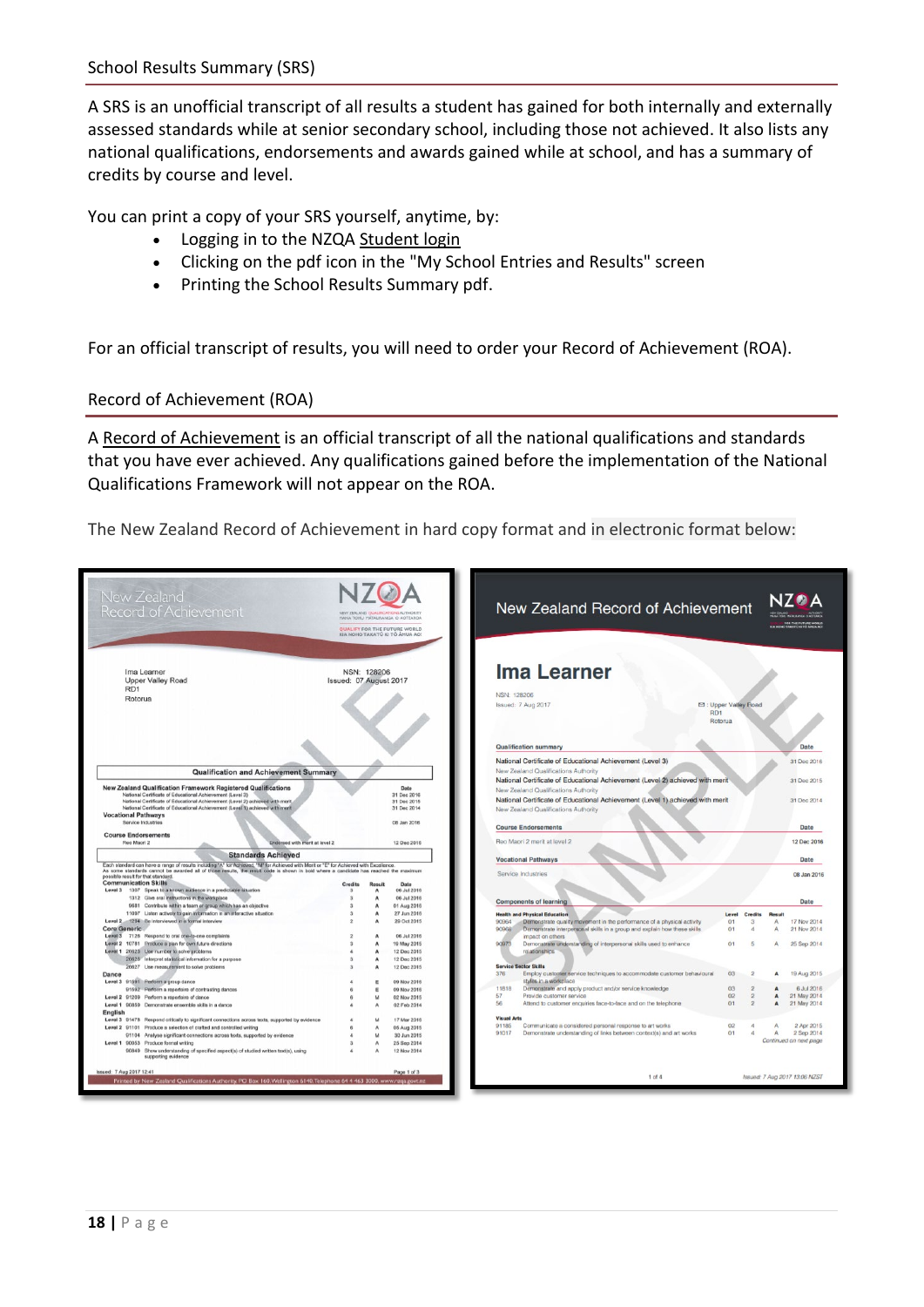You can access your results online anytime. You need to [register](https://secure.nzqa.govt.nz/for-learners/records/register.do?nsn) as a user and [login.](https://secure.nzqa.govt.nz/for-learners/records/login.do) The 'My School Entries and Results' screen will be updated with internal results as they become available during the year. External results will be available online from mid January.

#### **As your results are updated regularly NZQA recommends that you choose carefully when ordering copies of your documents. If you require additional copies there may be a charge.**

What can I order?

| <b>New Zealand Record of</b><br><b>Achievement (NZRoA)</b> | You can save a free copy of your NZRoA in PDF format by logging into<br>the Learner portal on this website.<br>You are also entitled to one free hard copy of your NZRoA each year (if you<br>had results in the previous year). Any more hard copies will cost \$15.30<br>each. You can order online. |
|------------------------------------------------------------|--------------------------------------------------------------------------------------------------------------------------------------------------------------------------------------------------------------------------------------------------------------------------------------------------------|
| <b>NCEA and University</b><br><b>Entrance Certificates</b> | You are entitled to one free NCEA certificate at each level and one free UE<br>certificate. Any more copies will cost \$15.30 each. You can order online.                                                                                                                                              |
| <b>Certificate reprints</b>                                | There is a charge of \$15.30 for each certificate reprint. You can<br>order online.                                                                                                                                                                                                                    |

#### NCEA results released to universities

In January, NZQA will send all NCEA level 2, level 3 and university entrance results that have been authorised for release to all New Zealand universities. This helps these institutions to process preenrolments. If you do not want this to happen, you must tell your school.